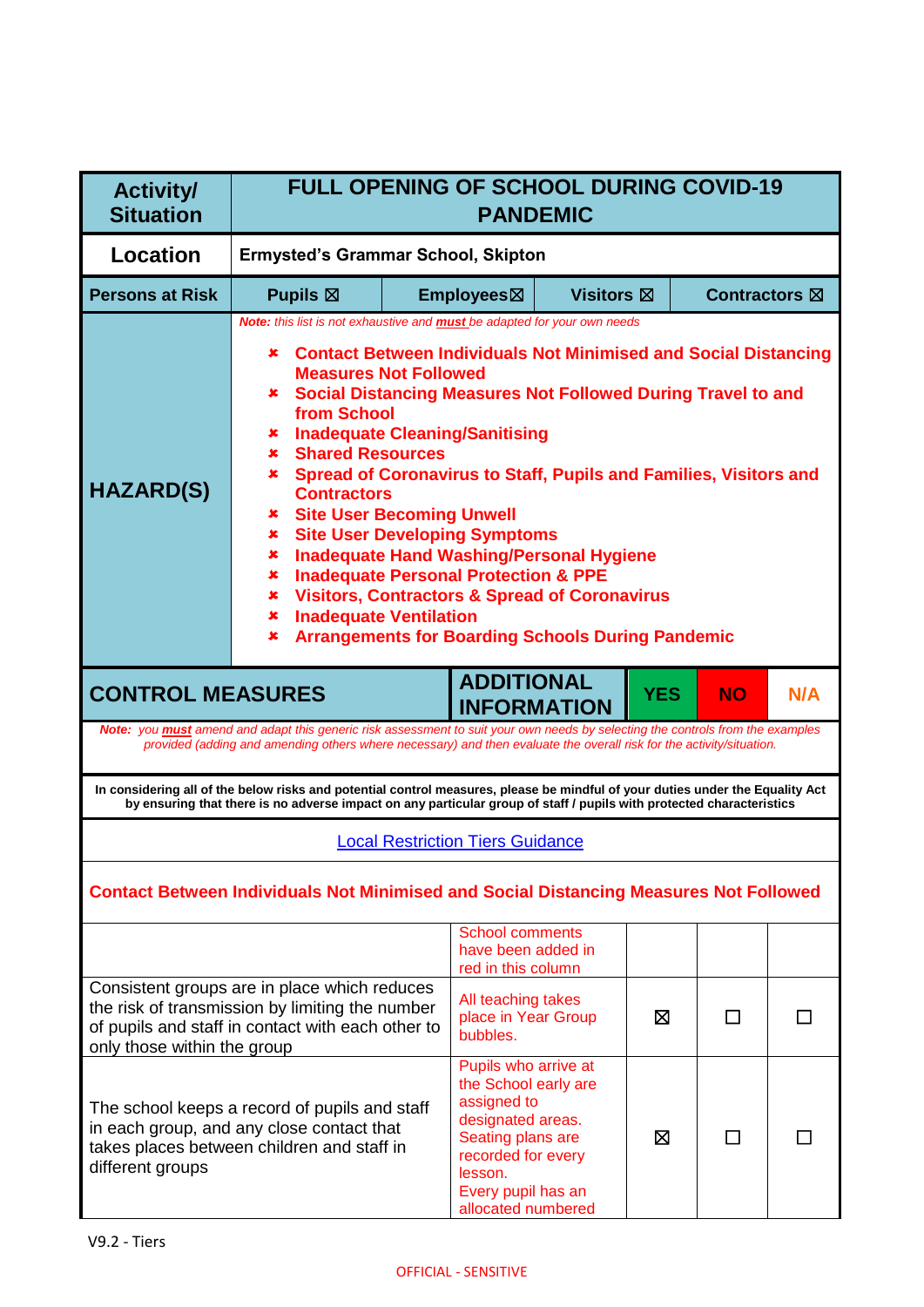|                                                                                                                                                                                                                                                                                                                                                               | seat in the Refectory<br>for lunchtime.<br>Pupils are separated<br>by Year Group in the<br>bus waiting area at the<br>end of the school day.<br>During the lockdown<br>closure, pupils on site<br>follow similar protocols<br>and remain in separate<br><b>Year Group bubbles</b><br>supervised in ether the<br>Library or their<br>designated teaching<br>room. |   |              |    |
|---------------------------------------------------------------------------------------------------------------------------------------------------------------------------------------------------------------------------------------------------------------------------------------------------------------------------------------------------------------|------------------------------------------------------------------------------------------------------------------------------------------------------------------------------------------------------------------------------------------------------------------------------------------------------------------------------------------------------------------|---|--------------|----|
| Primary schools may be able to implement<br>groups that are the size of a full class. If that<br>can be achieved, it is recommended, as this<br>will help to reduce the number of people who<br>could be asked to isolate should someone in<br>the group become ill with coronavirus (COVID-<br>19).                                                          | Circumstances need<br>to be assessed and<br>if class-sized groups<br>are not compatible<br>with offering a full<br>range of subjects or<br>managing the<br>practical logistics<br>within and around<br>school, you can look<br>to implement year<br>group sized<br>'bubbles'                                                                                     |   | $\mathsf{L}$ | 区  |
| In the younger years in Secondary Schools<br>(key stage 3), schools may be able to<br>implement groups that are the size of a full<br>class. If that can be achieved, it is<br>recommended, as this will help to reduce the<br>number of people who could be asked to<br>isolate should someone in group become ill<br>with coronavirus (COVID-19).           | <b>Classes in Year 7 and</b><br>Year 8 are based in<br>four specific rooms<br>each which can<br>accommodate the<br>whole group between<br>them. Tables and<br>chairs rearranged to<br>face in the same<br>direction and excess<br>furniture removed in<br>some cases to<br>maximise the space<br>available.                                                      | Ø |              |    |
| In Secondary Schools, and certainly in the<br>older age groups at key stage 4 and key stage<br>5, the groups are likely to need to be the size<br>of a year group to enable schools to deliver the<br>full range of curriculum subjects and students<br>to receive specialist teaching. If this can be<br>achieved with small groups, they are<br>recommended | <b>Year Group bubbles</b><br>were established for<br>September and are<br>central to structure of<br>the day, the use of<br>accommodation and<br>movement around the<br>site.                                                                                                                                                                                    | ⊠ | $\Box$       |    |
| Whatever the size of the group, they are kept<br>apart from other groups and older children are                                                                                                                                                                                                                                                               |                                                                                                                                                                                                                                                                                                                                                                  | ⊠ | $\Box$       | ΙI |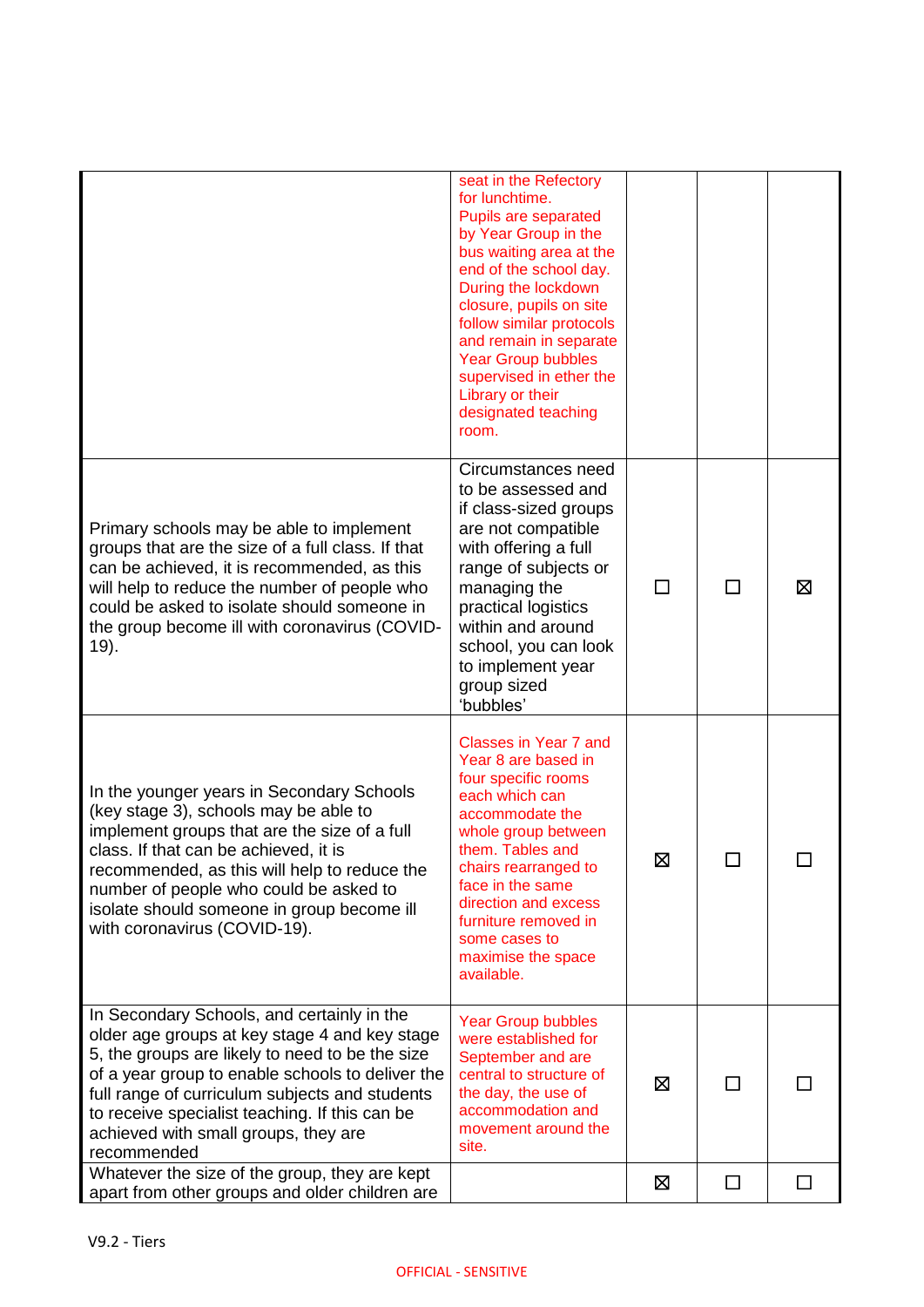| encouraged to keep their distance within their<br>groups                                                                                                                                    |                                                                                                                                                                                                                               |    |              |    |
|---------------------------------------------------------------------------------------------------------------------------------------------------------------------------------------------|-------------------------------------------------------------------------------------------------------------------------------------------------------------------------------------------------------------------------------|----|--------------|----|
| Schools with the capability to do it should take<br>steps to limit interaction, and the sharing of<br>rooms and social spaces between groups as<br>much as possible                         | <b>Sharing and</b><br>interaction between<br>classes within Year<br>Group bubbles is<br>inevitable in Year 9<br>and above owing to<br>optional subjects.<br><b>Toilet facilities have</b><br>been separated by<br>Year Group. | ⊠  |              |    |
| It is recognised that younger children will not<br>be able to maintain social distancing, and it is<br>acceptable for them not to distance within their<br>group                            |                                                                                                                                                                                                                               | ΙI | $\Box$       | ⊠  |
| Schools keep children in their class groups for<br>the majority of the classroom time, but also<br>allow mixing into wider groups for specialist<br>teaching, wraparound care and transport | Mixing into wider<br>groups refers only to<br>the four classes within<br>Year Group.<br>Pupils travelling on<br>school buses have<br>designated seats.                                                                        | ⊠  | ΙI           |    |
| Siblings may be in different groups                                                                                                                                                         | Siblings are by<br>definition in different<br><b>Year Groups (except</b><br>for twins).                                                                                                                                       | ⊠  |              |    |
| Teachers and other staff operate across<br>different classes and year groups in order to<br>facilitate the delivery of the school timetable                                                 | A basic component of<br>secondary school<br>education.                                                                                                                                                                        | ⊠  | ΙI           | ΙI |
| Where staff need to move between classes<br>and year groups, they should keep their<br>distance from pupils and other staff as much as<br>they can, ideally 2 metres from other adults      | Guidance issued to all<br>staff and pupils.<br>Signage all around the<br>site.<br>2 metre spacing<br>established in<br>classrooms between<br>teaching areas and<br>pupils.                                                    | ⊠  | $\Box$       |    |
| Where possible adults maintain a 2 metre<br>distance from each other, and from children                                                                                                     | Signage all around the<br>site.                                                                                                                                                                                               | 区  | ΙI           |    |
| Adults avoid close face to face contact and<br>limit time spent within 1 metre of anyone                                                                                                    | Guidance issued to<br>staff. Teaching staff<br>advised:                                                                                                                                                                       | ⊠  | $\mathsf{L}$ |    |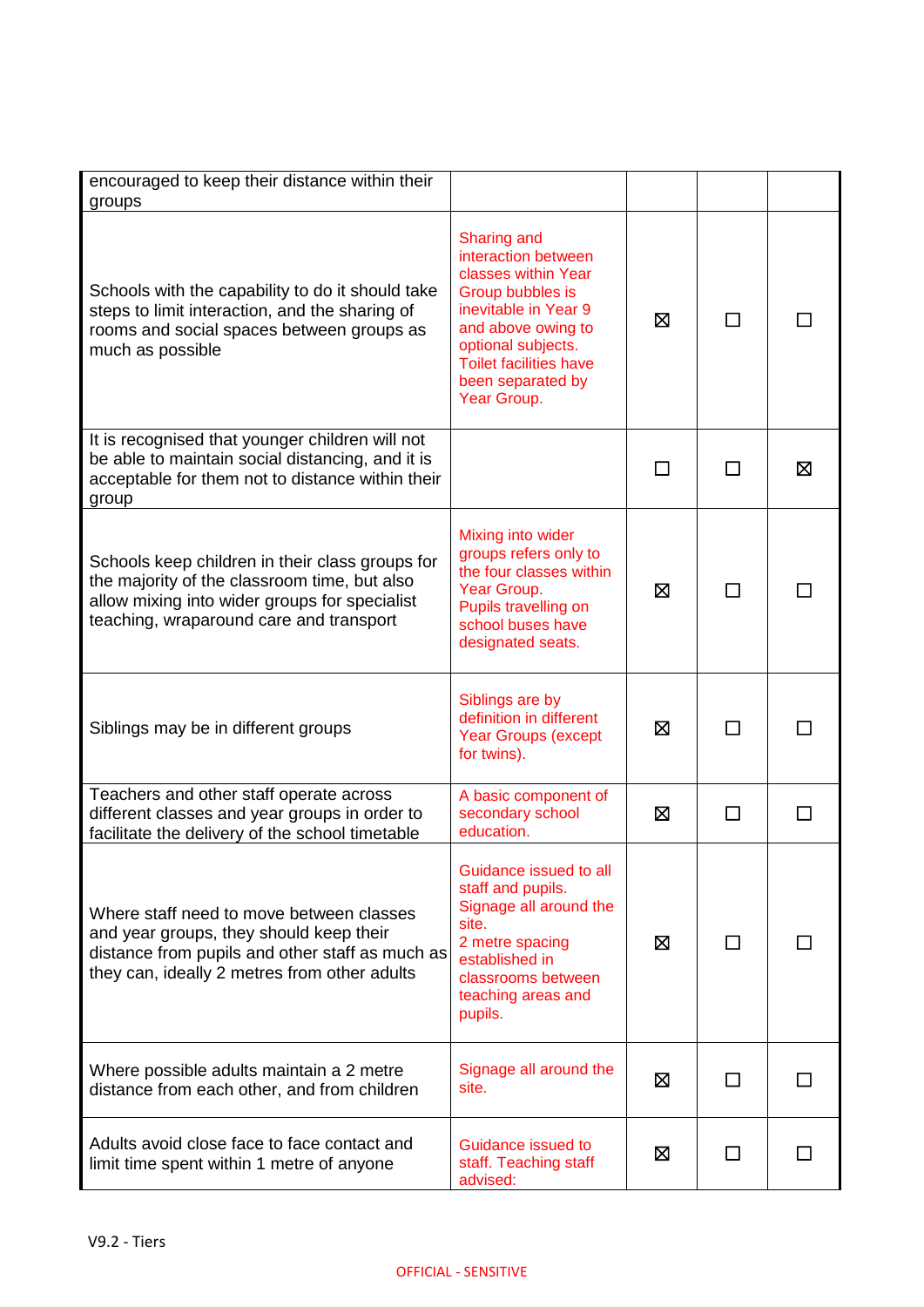|                                                                                                                          | to remain behind desk<br>in classrooms where<br>possible;<br>to minimise movement<br>around the classroom;<br>to avoid face-to-face<br>contact.<br>2 metre spacing<br>established in<br>classrooms between<br>teaching areas and<br>pupils.<br>During lockdown<br>closure this should not<br>be an issue.<br>On return staff<br>(including the SLT<br>involved in tracing<br>contacts) need to be<br>advised that close<br>contact has been<br>redefined as a<br>cumulative 15 minutes<br>during one day rather<br>than a single period. |   |    |  |
|--------------------------------------------------------------------------------------------------------------------------|------------------------------------------------------------------------------------------------------------------------------------------------------------------------------------------------------------------------------------------------------------------------------------------------------------------------------------------------------------------------------------------------------------------------------------------------------------------------------------------------------------------------------------------|---|----|--|
| Within the classroom a distance between<br>people is maintained so far as reasonably<br>practical                        | Guidance issued to<br>staff. Teaching staff<br>advised to remain<br>behind desk in<br>classrooms where<br>possible - 2 metre<br>spacing established in<br>classrooms between<br>teaching areas and<br>pupils.                                                                                                                                                                                                                                                                                                                            | ⊠ | ΙI |  |
| Pupils are seated side by side and facing<br>forwards, rather than face to face or side on                               | Most classrooms are<br>normally laid out with<br>that orientation; those<br>which were not have<br>been adjusted.                                                                                                                                                                                                                                                                                                                                                                                                                        | ⊠ |    |  |
| Staff will work side on to pupils as opposed to<br>face to face whenever possible                                        | Guidance issued to<br>staff                                                                                                                                                                                                                                                                                                                                                                                                                                                                                                              | ⊠ | П  |  |
| Educational and care support is provided as<br>normal to pupils who have complex needs or<br>who need close contact care | Use of remote contact<br>$-$ webcam where<br>possible.<br>Only one student<br>requires consistent<br>support in this way and<br>the two staff involved                                                                                                                                                                                                                                                                                                                                                                                   | ⊠ | ΙI |  |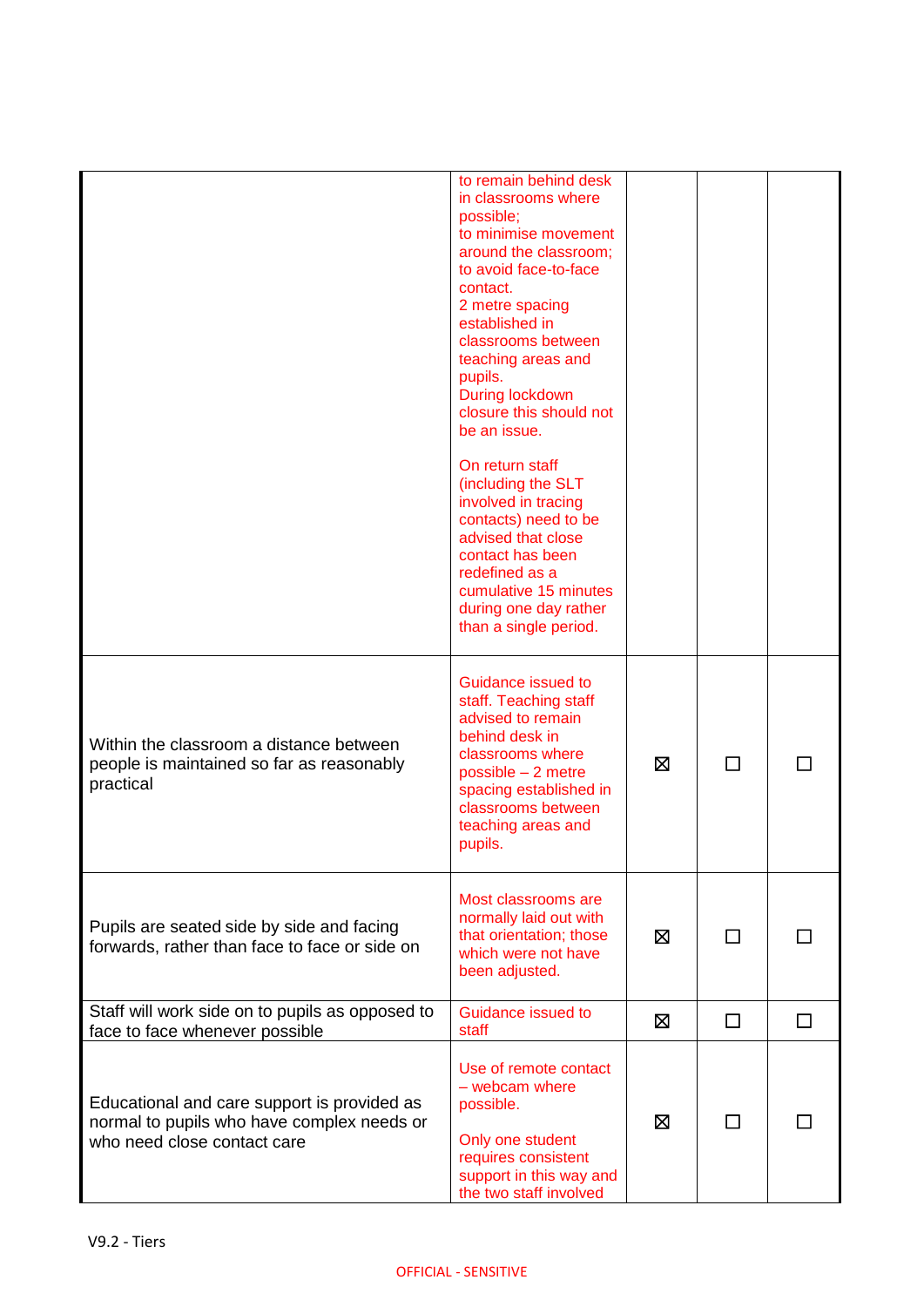|                                                                                                                                                                                                                                                                                                                                   | have full appropriate<br>guidance.<br>Foreign Language<br><b>Assistants and</b><br><b>Careers Advisor</b><br>working remotely.                                                                                             |   |              |  |
|-----------------------------------------------------------------------------------------------------------------------------------------------------------------------------------------------------------------------------------------------------------------------------------------------------------------------------------|----------------------------------------------------------------------------------------------------------------------------------------------------------------------------------------------------------------------------|---|--------------|--|
| Schools, local authorities, health professionals,<br>regional schools commissioners and other<br>services work together to ensure that children<br>with medical conditions are fully supported,<br>including through the use of individual<br>healthcare plans, so that they may receive an<br>education in line with their peers | Only one student<br>requires consistent<br>support in this way and<br>the two staff involved<br>have full appropriate<br>guidance.                                                                                         | ⊠ |              |  |
| Unnecessary furniture has been moved out of<br>classrooms to make more space                                                                                                                                                                                                                                                      | <b>Applied where</b><br>practical recognising<br>logistical constraints<br>and requirement for<br>such furniture to be<br>positioned somewhere<br>else.                                                                    | ⊠ |              |  |
| Large gatherings such as assemblies or<br>collective worship with more than one group do<br>not take place                                                                                                                                                                                                                        | Assemblies are<br>typically delivered<br>remotely.<br>Exceptions are the<br>regular Year 12 and<br>Year 13 lectures<br>(restricted to Year<br>Group bubbles) which<br>continue with students<br>spaced in large<br>venues. | ⊠ | $\mathsf{L}$ |  |
| The timetable and selection of classroom<br>or other learning environment has been<br>used to reduce movement around the<br>school or building                                                                                                                                                                                    | Year 7 and Year 8<br>based in single rooms<br>per form (with the<br>exception of a minimal<br>number of Science<br>lessons, IT and PE)<br>and movement of<br>other Year Groups<br>limited where possible.                  | Χ |              |  |
| Consideration given to staggered starts or<br>adjusting start and finish times to keep<br>groups apart as they arrive and leave<br>school                                                                                                                                                                                         | Arrangements for<br>staggering introduced<br>but limited by practical<br>operation and timing of<br>public transport and<br>school buses.                                                                                  | ⊠ |              |  |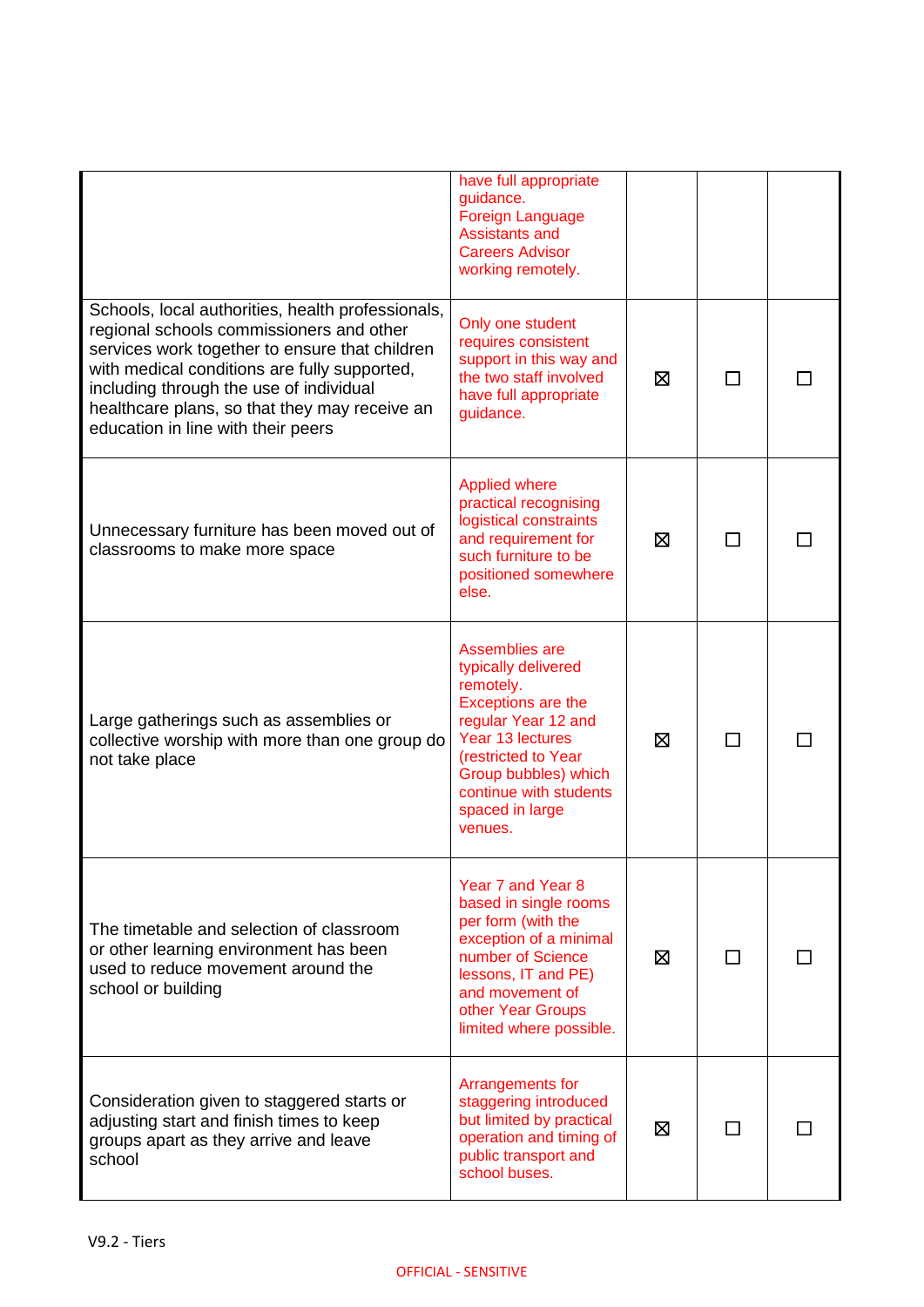|                                                                                                                                                                                                                                                                                                        | After school bus<br>queues are penned by<br>Year Group in<br>separate areas.                                                                      |         |                |              |
|--------------------------------------------------------------------------------------------------------------------------------------------------------------------------------------------------------------------------------------------------------------------------------------------------------|---------------------------------------------------------------------------------------------------------------------------------------------------|---------|----------------|--------------|
| Parents' drop-off and pick-up protocols<br>planned to minimise adult to adult contact                                                                                                                                                                                                                  | Parents are not<br>allowed on the school<br>site unless collecting<br>pupil who is unwell.                                                        | ⊠       |                |              |
| All parents/carers entering the school<br>premises (and in other congested areas<br>around school premises) wear a face covering<br>in addition to social distancing                                                                                                                                   | Parents are not<br>allowed on the school<br>site unless collecting<br>pupil who is unwell.<br>Signage is in place<br>regarding face<br>coverings. | ⊠       | ΙI             |              |
| Ensure that you inform those travelling by car<br>that they should wait in their car until the<br>specific drop off time.                                                                                                                                                                              | This will reduce the<br>amount of people<br>assembling in and<br>around the school<br>grounds and will<br>help with social<br>distancing          | $\perp$ | ΙI             | ⊠            |
| Ensure that you inform parents to maintain<br>social distancing from others when dropping<br>off and collecting pupils from school                                                                                                                                                                     |                                                                                                                                                   |         | $\Box$         | ⊠            |
| Parents and pupils are told their allocated<br>drop off and collection times and the process<br>for doing so, including protocols for minimising<br>adult to adult contact (for example, which<br>entrance to use, only one adult per family<br>should enter school grounds to drop off or<br>collect) |                                                                                                                                                   | П       | $\blacksquare$ | ⊠            |
| It is made clear to parents that they cannot<br>gather at entrance gates or doors, or enter the<br>site (unless they have a pre-arranged<br>appointment, which should be conducted<br>safely)                                                                                                          | This was explained to<br>parents at the start of<br>the Autumn Term.                                                                              | ⊠       | ΙI             |              |
| External entrances to classrooms are used<br>where practical                                                                                                                                                                                                                                           | Included in one-way<br>system around site.                                                                                                        | ⊠       | П              | $\mathsf{L}$ |
| Break times are staggered so that all<br>pupils are not moving around the school at<br>the same time                                                                                                                                                                                                   |                                                                                                                                                   | ⊠       | ΙI             | ΙI           |
| Lunch breaks are staggered                                                                                                                                                                                                                                                                             |                                                                                                                                                   | ⊠       | $\Box$         | П            |
| Numbers of staff using Staff Room are limited<br>or the use of Staff Room is staggered to                                                                                                                                                                                                              | Staff advised not to<br>use communal areas.                                                                                                       | ⊠       | □              | П            |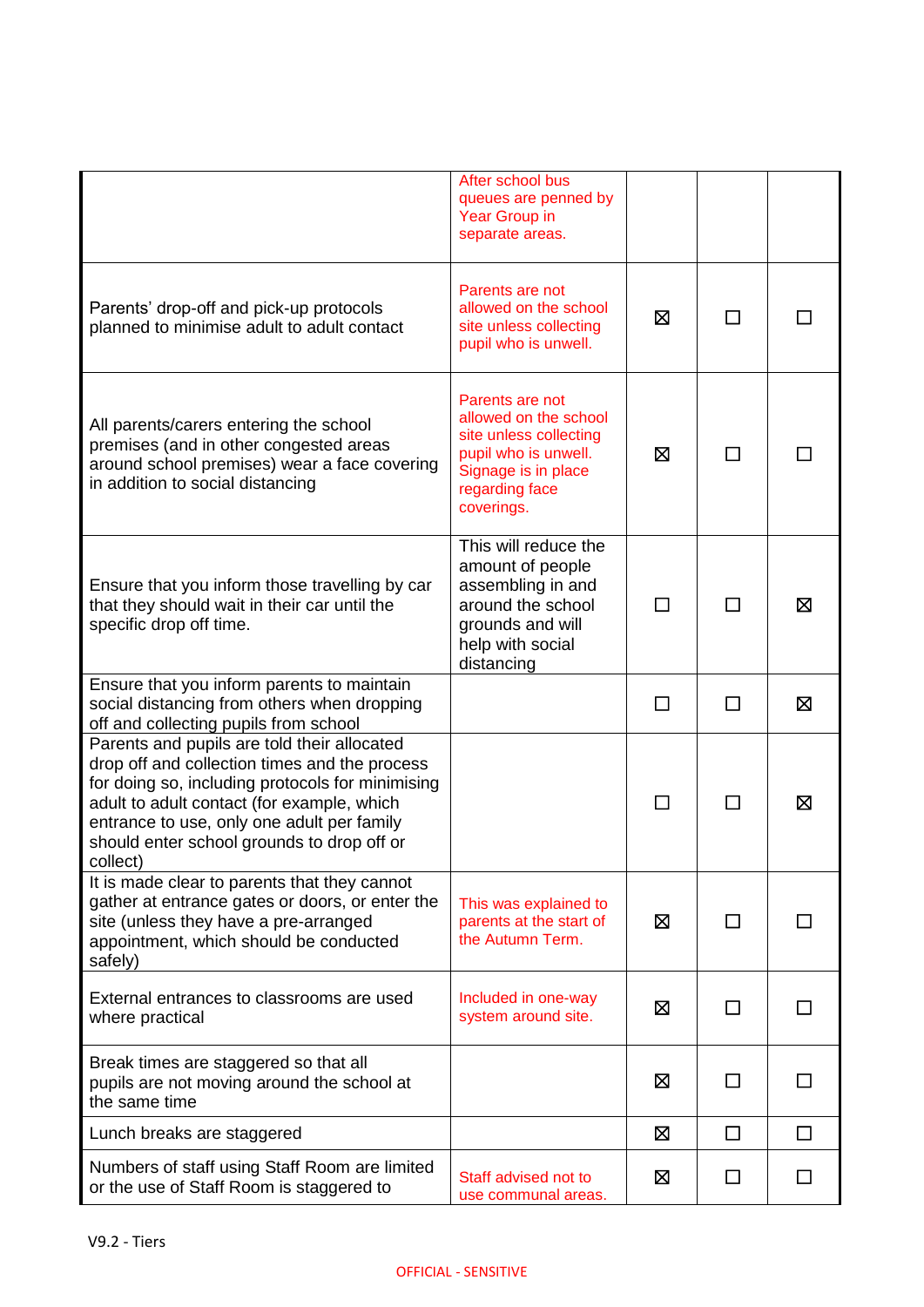| ensure that staff maintain 2 metres distance<br>from each other                                                                                                                                                                                                                                                                                                                                                         |                                                                                                                                                                            |        |              |   |  |
|-------------------------------------------------------------------------------------------------------------------------------------------------------------------------------------------------------------------------------------------------------------------------------------------------------------------------------------------------------------------------------------------------------------------------|----------------------------------------------------------------------------------------------------------------------------------------------------------------------------|--------|--------------|---|--|
| Staff meetings take place remotely where<br>possible.<br>Where this is not possible staff meetings take<br>place in a large well ventilated room ensuring<br>2 metres social distancing at all times                                                                                                                                                                                                                    | Virtual staff<br>meetings could take<br>place where staff<br>stay in their<br>classrooms and join<br>the meeting.                                                          | X      | П            |   |  |
| School can resume non-overnight domestic<br>educational visits                                                                                                                                                                                                                                                                                                                                                          | <b>Limited Duke of</b><br><b>Edinburgh practice</b><br>expeditions have taken<br>place.<br>Limited single day field<br>trips have resumed<br>within Year Group<br>bubbles. | Ø      | П            |   |  |
| School has resumed, or is working to resume,<br>all their breakfast and after-school provision in<br>all local restriction tiers                                                                                                                                                                                                                                                                                        | Refectory used as<br>holding area first thing<br>in the morning and no<br>breakfast service<br>provided.                                                                   | $\Box$ | П            | ⊠ |  |
| School works closely with any external<br>wraparound providers which their pupils may<br>use, to ensure as far as possible, children can<br>be kept in a group with other children from the<br>same bubble they are in during the school day                                                                                                                                                                            |                                                                                                                                                                            | $\Box$ | П            | ⊠ |  |
| Where it is not possible, or it is impractical to<br>group children in the same bubbles as they<br>are in during the school day, schools and<br>external providers group children with others<br>from outside their school day bubble (or from<br>a different school, where children from<br>multiple schools are attending provision) keep<br>children in small, consistent groups with the<br>same children each time |                                                                                                                                                                            | П      | $\mathsf{L}$ | ⊠ |  |
| Social Distancing Measures Not Followed During Travel to and from School                                                                                                                                                                                                                                                                                                                                                |                                                                                                                                                                            |        |              |   |  |
| Parents and pupils are encouraged to walk or<br>cycle to their education setting where possible                                                                                                                                                                                                                                                                                                                         | This is not practical for<br>the majority of pupils<br>given distance of their<br>homes from the<br>School.                                                                | ⊠      |              |   |  |
| Schools, parents and pupils following the<br>government guidance on how to travel safely,<br>when planning their travel on public transport                                                                                                                                                                                                                                                                             | All guidance has been<br>reinforced and shared<br>with parents and<br>pupils.                                                                                              | ⊠      |              |   |  |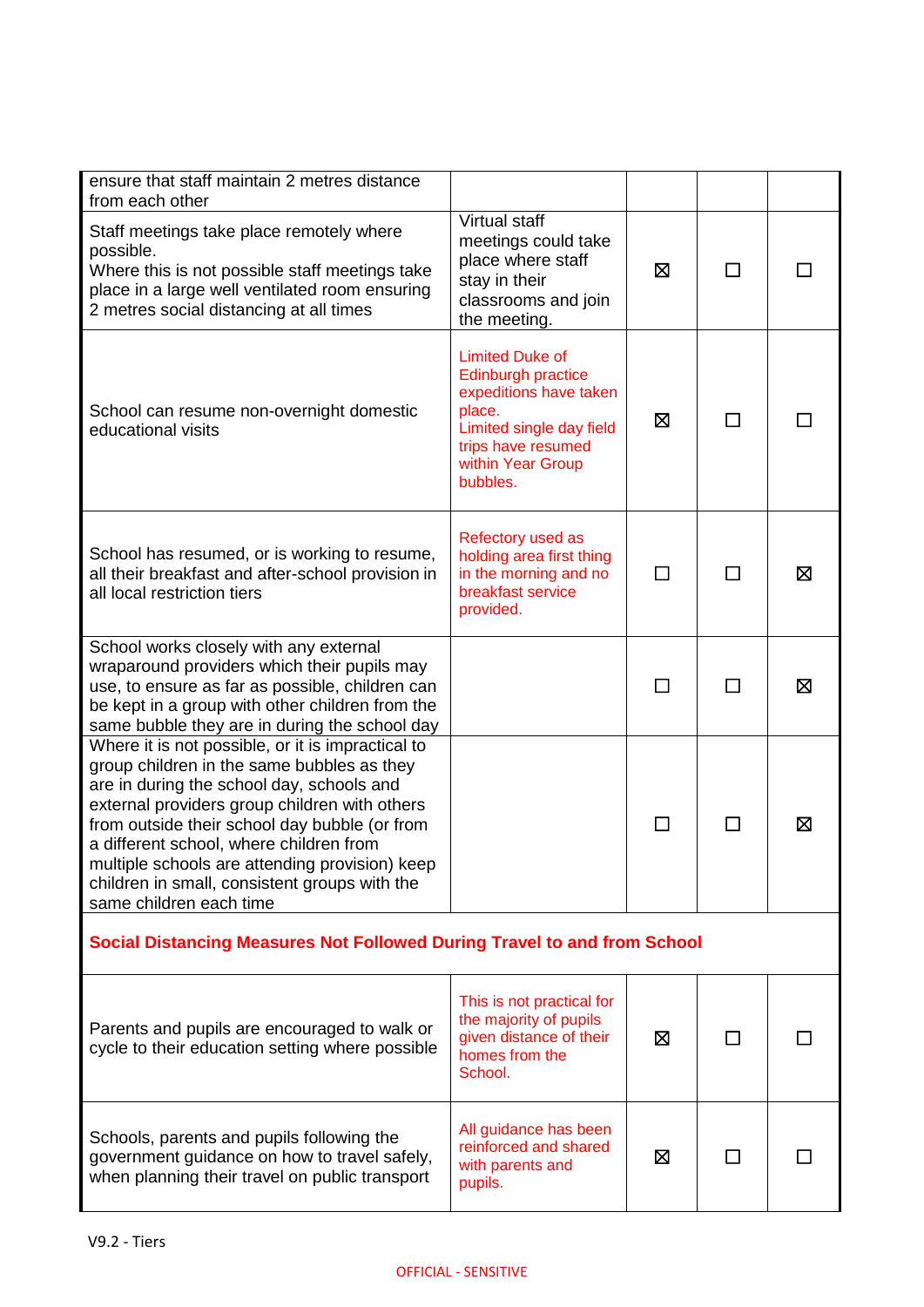| <b>Inadequate Cleaning/Sanitising</b>                                                                                                                                              |                                                                                                                                                                                                                                                                                                                                                                                                                                                                                                                                   |        |              |              |
|------------------------------------------------------------------------------------------------------------------------------------------------------------------------------------|-----------------------------------------------------------------------------------------------------------------------------------------------------------------------------------------------------------------------------------------------------------------------------------------------------------------------------------------------------------------------------------------------------------------------------------------------------------------------------------------------------------------------------------|--------|--------------|--------------|
| A cleaning schedule that ensures cleaning is<br>generally enhanced and includes more<br>frequent cleaning of rooms / shared areas that<br>are used by different groups is in place | <b>Part-time Technicians</b><br>are working full time<br>with extra hours to<br>include cleaning of<br>materials and surfaces<br>in their specialist<br>areas.<br>Additional cleaners on-<br>site throughout the<br>day.<br>This regime has been<br>continued through<br>lockdown to ensure<br>the cleaning of those<br>areas used by pupils<br>and staff on site.<br><b>Staff attending have</b><br>been instructed to<br>advise the Site<br>Manager where they<br>have been working so<br>that it can be cleaned<br>aftwrwards. | X      | $\mathbf{I}$ |              |
| Surfaces that pupils are touching, such as<br>toys, books, desks, chairs, doors, sinks,<br>toilets, light switches, bannisters etc. are<br>cleaned more often than normal          | Included in instructions<br>to cleaners - core<br>reason for all-day<br>provision.                                                                                                                                                                                                                                                                                                                                                                                                                                                | ⊠      | $\mathsf{L}$ | $\mathsf{L}$ |
| Electronic entry systems and keypads are<br>regularly sanitised particularly first thing in the<br>morning and where possible after each use                                       | Included in instructions<br>to cleaners.                                                                                                                                                                                                                                                                                                                                                                                                                                                                                          | ⊠      | $\mathsf{L}$ | ΙI           |
| Bins for tissues and other rubbish are emptied<br>throughout the day                                                                                                               | Included in instructions<br>to cleaners and Site<br>Team.                                                                                                                                                                                                                                                                                                                                                                                                                                                                         | Ø      |              |              |
| Stocks of cleaning chemicals, liquid soap,<br>paper towels, tissues, toilet roll, bin bags etc.<br>regularly checked and additional supplies<br>requested as necessary             | <b>Procedures</b><br>established to monitor<br>and replenish stocks<br>around the site by both<br>cleaners and Site<br>Team.                                                                                                                                                                                                                                                                                                                                                                                                      | ⊠      | $\Box$       |              |
| Consideration given to how play equipment is<br>used ensuring it is appropriately cleaned<br>between groups of children using it                                                   |                                                                                                                                                                                                                                                                                                                                                                                                                                                                                                                                   | $\Box$ | □            | 区            |
| Outdoor playground equipment should be<br>more frequently cleaned                                                                                                                  |                                                                                                                                                                                                                                                                                                                                                                                                                                                                                                                                   | □      | П            | ⊠            |
| <b>Shared Resources</b>                                                                                                                                                            |                                                                                                                                                                                                                                                                                                                                                                                                                                                                                                                                   |        |              |              |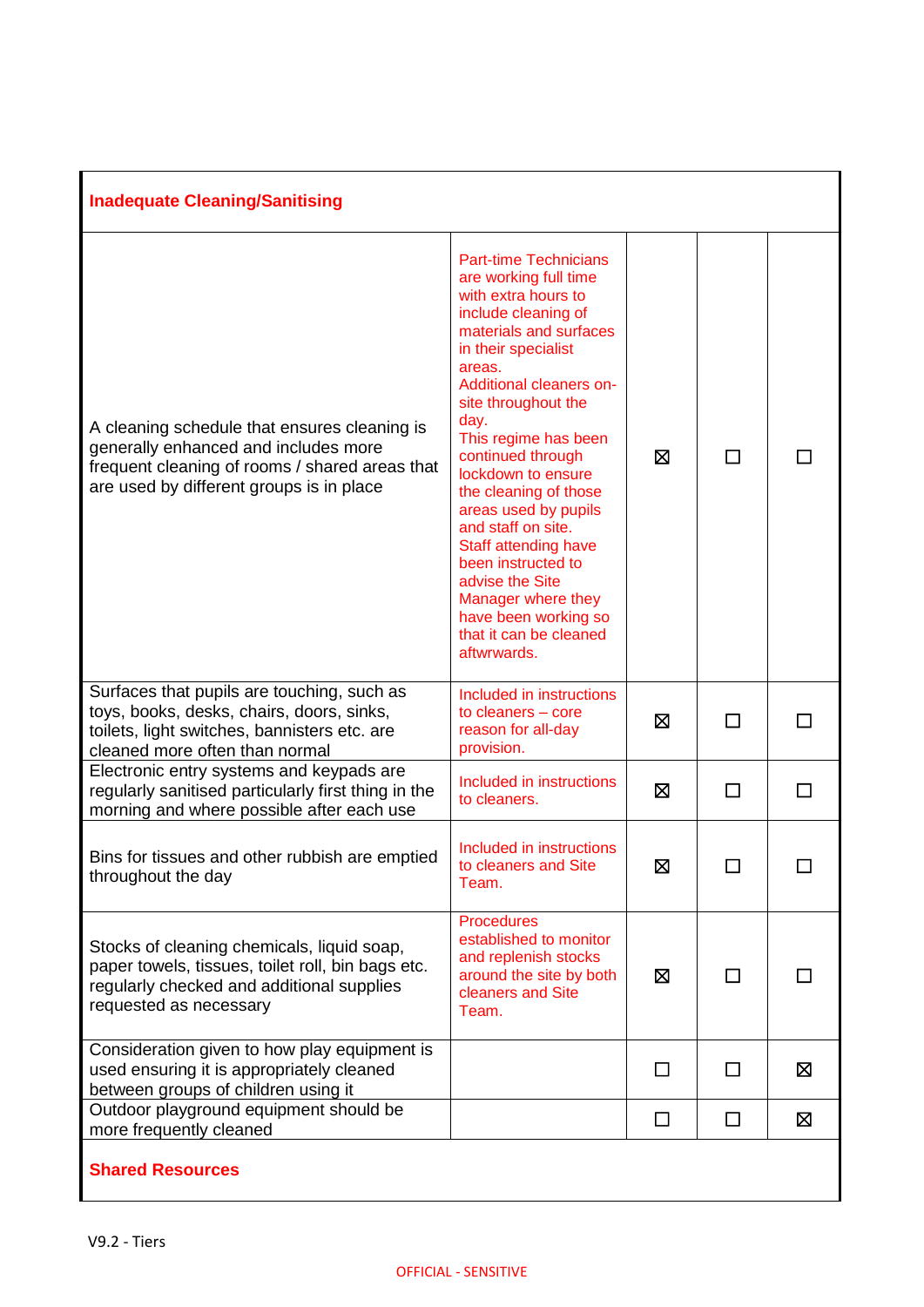| For individual and very frequently used<br>equipment, such as pencils and pens, it is<br>recommended that staff and pupils have their<br>own items that are not shared                                                                                                                                                                    | Staff asked to carry<br>personal supplies<br>around with the. Pupils<br>instructed to bring own<br>equipment and not to<br>share.                                                                                                                                                                                                                                                                 | ⊠ | ΙI      |  |
|-------------------------------------------------------------------------------------------------------------------------------------------------------------------------------------------------------------------------------------------------------------------------------------------------------------------------------------------|---------------------------------------------------------------------------------------------------------------------------------------------------------------------------------------------------------------------------------------------------------------------------------------------------------------------------------------------------------------------------------------------------|---|---------|--|
| Classroom based resources, such as books<br>and games, can be used and shared within<br>the bubble; these are cleaned regularly, along<br>with all frequently touched surfaces                                                                                                                                                            |                                                                                                                                                                                                                                                                                                                                                                                                   | ⊠ |         |  |
| Resources that are shared between classes or<br>bubbles, such as sports, art and science<br>equipment should be cleaned frequently and<br>meticulously and always between bubbles, or<br>rotated to allow them to be left unused and out<br>of reach for a period of 48 hours (72 hours for<br>plastics) between use by different bubbles | <b>Equipment in Food</b><br>Technology, Art and<br>Design Technology is<br>cleaned between<br>classes by<br>Technicians.<br><b>Equipment in Science</b><br>is cleaned between<br>classes by<br><b>Technicians and</b><br>cleaners.<br>Sports equipment and<br><b>Musical equipment</b><br>(currently only<br>keyboards) to be<br>cleaned between<br>classes by pupils and<br>staff following use. | ⊠ | П       |  |
| Pupils can bring essentials such as lunch<br>boxes, hats, coats, books, stationery, bags<br>and mobile phones (depending on school<br>policy) in to school                                                                                                                                                                                |                                                                                                                                                                                                                                                                                                                                                                                                   | ⊠ | П       |  |
| Pupils and teachers can take books and other<br>shared resources home, although<br>unnecessary sharing should be avoided,<br>especially where this does not contribute to<br>pupil education and development. Rules on<br>hand cleaning, cleaning of the resources and<br>rotation apply to these resources                               | Protocols established<br>for submission and<br>marking of work on<br>line to avoid staff<br>carrying pupils books.<br>All stakeholders<br>advised not to share<br>resources.                                                                                                                                                                                                                      | ⊠ | $\perp$ |  |
| Devices/laptops/tablets etc. that are brought<br>from home to school and back again are<br>cleaned at the start and end of the day                                                                                                                                                                                                        | The School has<br>purchased and issued<br>Individual laptop<br>devices for each<br>member of staff to<br>avoid sharing.<br>Individual webcams<br>issued to all staff.                                                                                                                                                                                                                             | ⊠ | П       |  |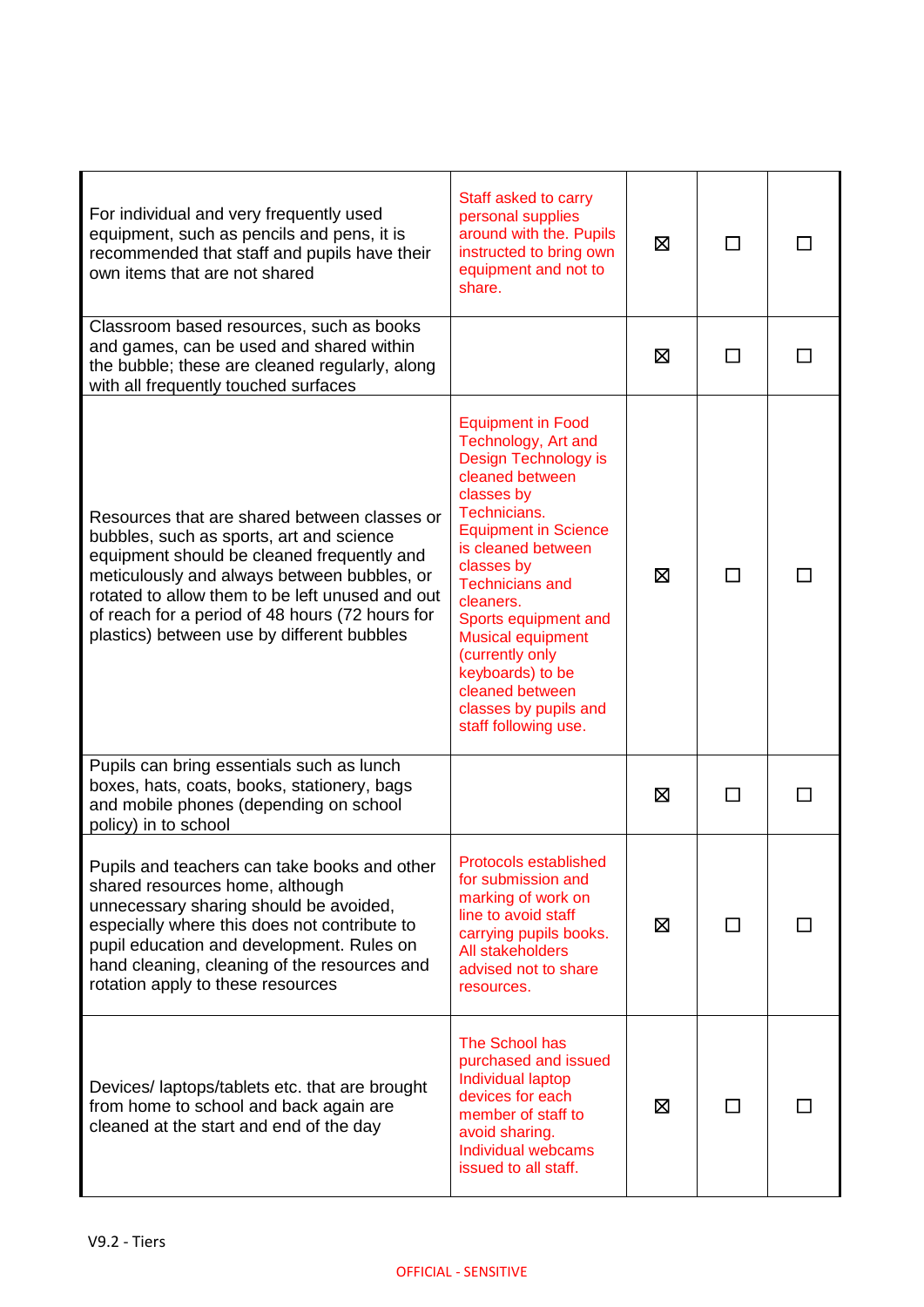| <b>Spread of Coronavirus to Staff, Pupils and Families, Visitors and Contractors</b>                                                                                                                                                                                                                                                                                                                          |                                                                                                                                                                                                                                                                                                                                                                                                                                                                                        |   |        |        |
|---------------------------------------------------------------------------------------------------------------------------------------------------------------------------------------------------------------------------------------------------------------------------------------------------------------------------------------------------------------------------------------------------------------|----------------------------------------------------------------------------------------------------------------------------------------------------------------------------------------------------------------------------------------------------------------------------------------------------------------------------------------------------------------------------------------------------------------------------------------------------------------------------------------|---|--------|--------|
| Contact with individuals who are unwell is<br>minimised by ensuring that those who have<br>coronavirus (COVID-19) symptoms, or who<br>have someone in their household who does, do<br>not attend school                                                                                                                                                                                                       | Guidance information<br>has been shared<br>repeatedly with staff,<br>parents and pupils.                                                                                                                                                                                                                                                                                                                                                                                               | ⊠ |        |        |
| The school recognises that if they have two or<br>more confirmed cases within 10 days, or an<br>overall rise in sickness absence where<br>coronavirus (COVID-19) is suspected, they<br>may have an outbreak and must continue to<br>work with their local health protection team<br>who will be able to advise if additional action is<br>required                                                            | Whenever a positive<br>case has been advised<br>to the School it has<br>been reported to PHE<br>and the appropriate<br>internal protocols have<br>been followed up.<br>This includes the<br>identification of pupils<br>for isolation based on<br>seating plans and<br>contact time.<br>On each occasion the<br><b>Senior Leadership</b><br>Team have made and<br>will make contact with<br>all of the parents<br>involved to ensure<br>isolation as required<br>by health guidelines. | ⊠ |        |        |
| Where schools and colleges are carrying out<br>their own testing regime, they make it clear to<br>staff and pupils that a negative test result does<br>not remove the risk of transmission.                                                                                                                                                                                                                   | <b>Guidance information</b><br>has been shared<br>repeatedly with staff,<br>parents and pupils.<br>This guidance will be<br>repeated during the<br>lateral-flow testing<br>period.                                                                                                                                                                                                                                                                                                     | 区 |        |        |
| All pupils, including those who are clinically<br>extremely vulnerable, can continue to attend<br>school in Tiers 1-3 unless they are one of the<br>very small number of pupils or students under<br>paediatric care (such as recent transplant or<br>very immunosuppressed children) and have<br>been advised specifically by their GP or<br>clinician not to attend school OR they live in a<br>Tier 4 area | Closure for lockdown<br>overrides this.                                                                                                                                                                                                                                                                                                                                                                                                                                                | 区 |        |        |
| Shielding advice is currently in place in Tier 4<br>areas, and so all children still deemed clinically<br>extremely vulnerable are advised not to attend<br>school                                                                                                                                                                                                                                            | Closure for lockdown<br>overrides this.                                                                                                                                                                                                                                                                                                                                                                                                                                                | 区 |        |        |
| In local restriction tier 4 areas, individuals who<br>are clinically extremely vulnerable are advised                                                                                                                                                                                                                                                                                                         |                                                                                                                                                                                                                                                                                                                                                                                                                                                                                        | ⊠ | $\Box$ | $\Box$ |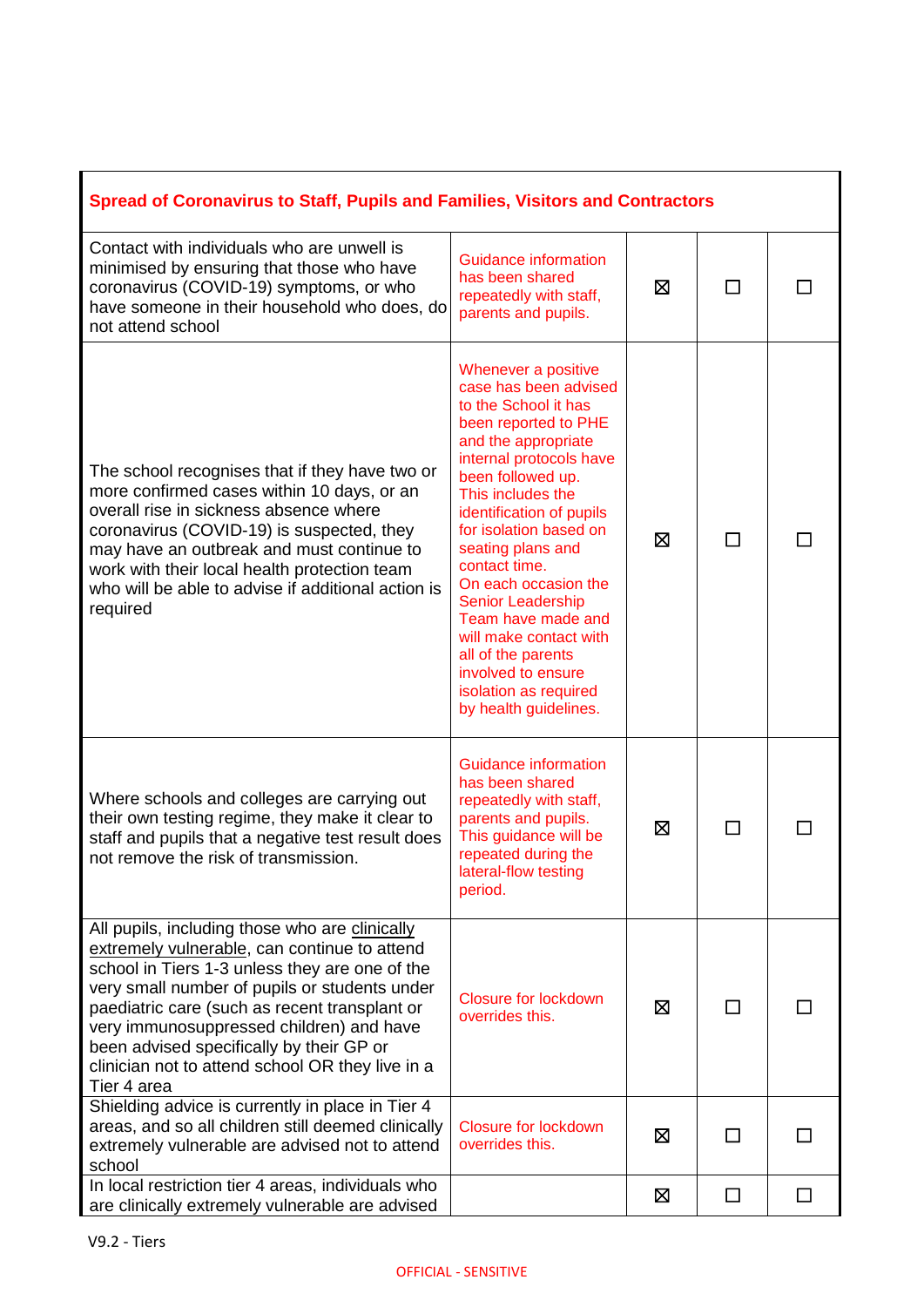| to work from home and where this is not<br>possible, they should not go into work                                                                                                                                     | <b>Closure for lockdown</b><br>overrides this.                                                                                                                                                                                                                                |   |              |              |
|-----------------------------------------------------------------------------------------------------------------------------------------------------------------------------------------------------------------------|-------------------------------------------------------------------------------------------------------------------------------------------------------------------------------------------------------------------------------------------------------------------------------|---|--------------|--------------|
| Staff who are in the clinically extremely<br>vulnerable group can continue to attend<br>school in Tiers 1,2 and 3 unless they live in a<br>Tier 4 area                                                                | <b>Closure for lockdown</b><br>overrides this.                                                                                                                                                                                                                                | ⊠ | П            |              |
| Under local restriction tier 3: staff and<br>employers may wish to discuss flexibilities that<br>support clinically extremely vulnerable staff,<br>such as staggered start times to reduce travel<br>during rush hour | The Headmaster has<br>asked staff to advise<br>him directly of any<br>such circumstances<br>which require further<br>consideration.<br>Individual discussions<br>have been held and<br>provision made where<br>appropriate.<br><b>Closure for lockdown</b><br>overrides this. | ⊠ | П            |              |
| People who live with those who are clinically<br>extremely vulnerable or clinically vulnerable<br>can and do attend the workplace                                                                                     | The Headmaster has<br>asked staff to advise<br>him directly of any<br>such circumstances<br>which require further<br>consideration.                                                                                                                                           | ⊠ | П            |              |
| Children who live with someone who is<br>clinically extremely vulnerable, but who are<br>not clinically extremely vulnerable themselves,<br>should still attend school in all local restriction<br>tiers              | The Headmaster has<br>asked parents to<br>advise him directly of<br>any such<br>circumstances.                                                                                                                                                                                | ⊠ | $\mathsf{L}$ |              |
| Clinically vulnerable staff can continue to<br>attend school                                                                                                                                                          | <b>Guidance information</b><br>has been shared.<br><b>Closure for lockdown</b><br>overrides this.                                                                                                                                                                             | ⊠ | $\mathsf{L}$ |              |
| Pregnant women are in the 'clinically<br>vulnerable' category                                                                                                                                                         | The Headmaster has<br>shared guidance and<br>asked staff to advise<br>him directly of any<br>such circumstances<br>which require further<br>consideration.                                                                                                                    | ⊠ | П            |              |
| Where it is necessary to use supply staff and<br>peripatetic teachers, those individuals will be<br>expected to comply with the school's                                                                              | Peripatetic teachers<br>are working remotely.                                                                                                                                                                                                                                 | ⊠ | $\Box$       | $\mathbf{I}$ |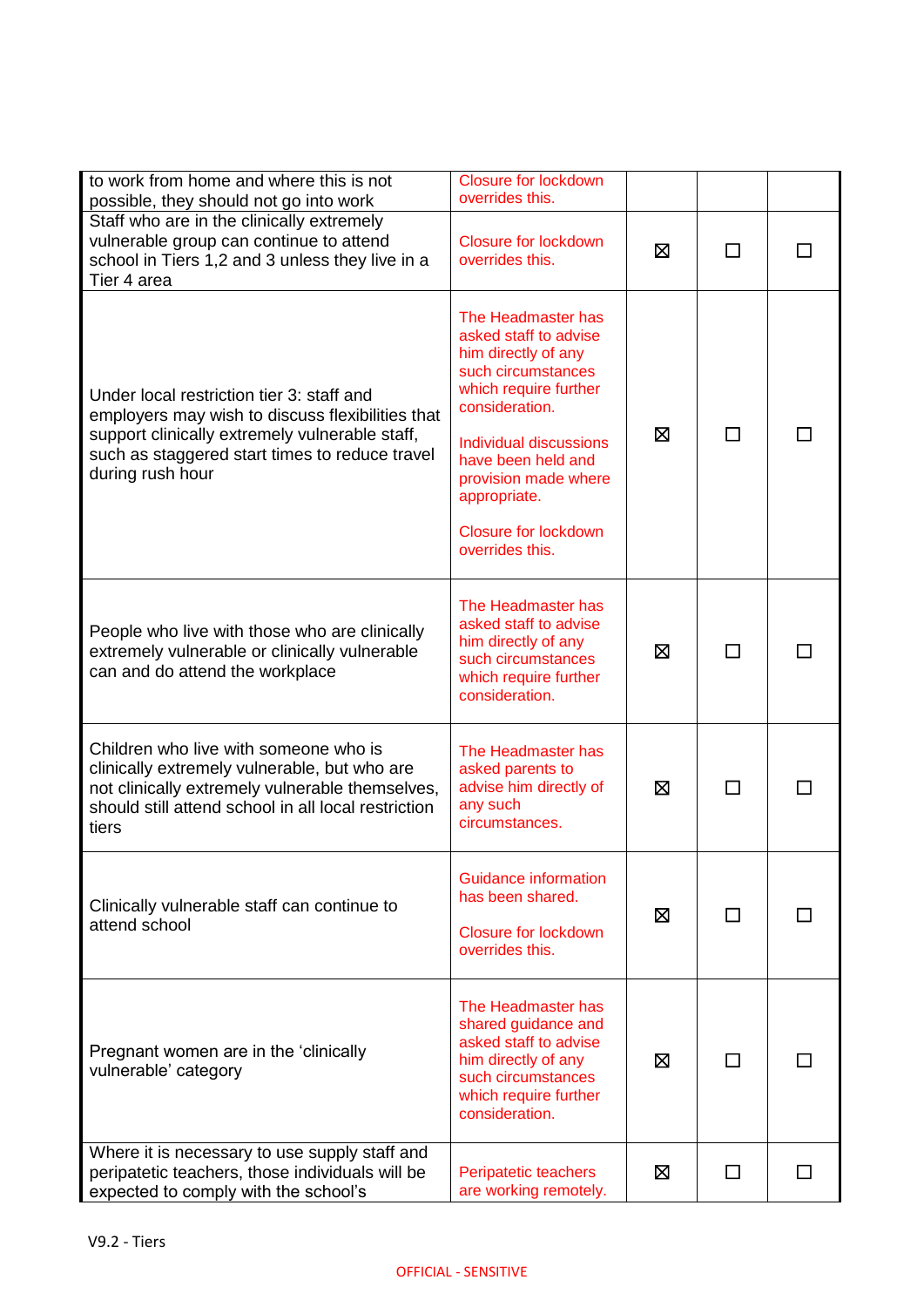| arrangements for managing and minimising<br>risk, including taking particular care to<br>minimise contact and maintain as much<br>distance as possible from other staff                                                                                                                                                                                                                                                                                                                                                                                             |                                                                                                                                                                                                                                 |   |    |  |
|---------------------------------------------------------------------------------------------------------------------------------------------------------------------------------------------------------------------------------------------------------------------------------------------------------------------------------------------------------------------------------------------------------------------------------------------------------------------------------------------------------------------------------------------------------------------|---------------------------------------------------------------------------------------------------------------------------------------------------------------------------------------------------------------------------------|---|----|--|
| Specialists, therapists, clinicians and other<br>support staff for pupils with SEND provide<br>interventions as usual                                                                                                                                                                                                                                                                                                                                                                                                                                               |                                                                                                                                                                                                                                 | ⊠ |    |  |
| Volunteers may be used to support the work<br>of the school, as would usually be the case                                                                                                                                                                                                                                                                                                                                                                                                                                                                           | Some counselling is<br>taking place remotely.<br>That which continues<br>on site is conducted in<br>accordance with the<br>same protocols for<br>contact and cleaning<br>as apply in teaching<br>environments.                  | ⊠ |    |  |
| Access to PPE should be available where<br>there is contact with diagnosed or suspected<br>person with covid-19                                                                                                                                                                                                                                                                                                                                                                                                                                                     | All PPE recommended<br>is available to staff<br>providing medical<br>support and all have<br>been given access to<br>video instructions.<br>Face shields have also<br>been provided to all<br>staff who have<br>requested them. | ⊠ |    |  |
| <b>Site User Becoming Unwell</b>                                                                                                                                                                                                                                                                                                                                                                                                                                                                                                                                    |                                                                                                                                                                                                                                 |   |    |  |
| If anyone in the school becomes unwell with a<br>new, continuous cough or a high temperature,<br>or has a loss of, or change in, their normal<br>sense of taste or smell (anosmia), they must<br>be sent home and advised to follow the<br>guidance which sets out that they must self-<br>isolate for at least 10 days and should arrange<br>to have a test to see if they have coronavirus<br>(COVID-19). Other members of their<br>household (including any siblings) should self-<br>isolate for 10 days from when the symptomatic<br>person first had symptoms | <b>Staff providing medical</b><br>support have<br>instructions.                                                                                                                                                                 | ⊠ | ΙI |  |
| If a pupil is awaiting collection, they should be<br>moved, if possible, to a room where they can<br>be isolated behind a closed door, depending<br>on the age of the Pupils and with appropriate<br>adult supervision if required. Ideally, a window<br>should be opened for ventilation.                                                                                                                                                                                                                                                                          | Staff providing medical<br>support have<br>instructions.<br><b>Dedicated Medical</b><br>Room available.<br><b>Additional ventilation</b><br>installed in Medical<br>Room.                                                       | ⊠ | ΙI |  |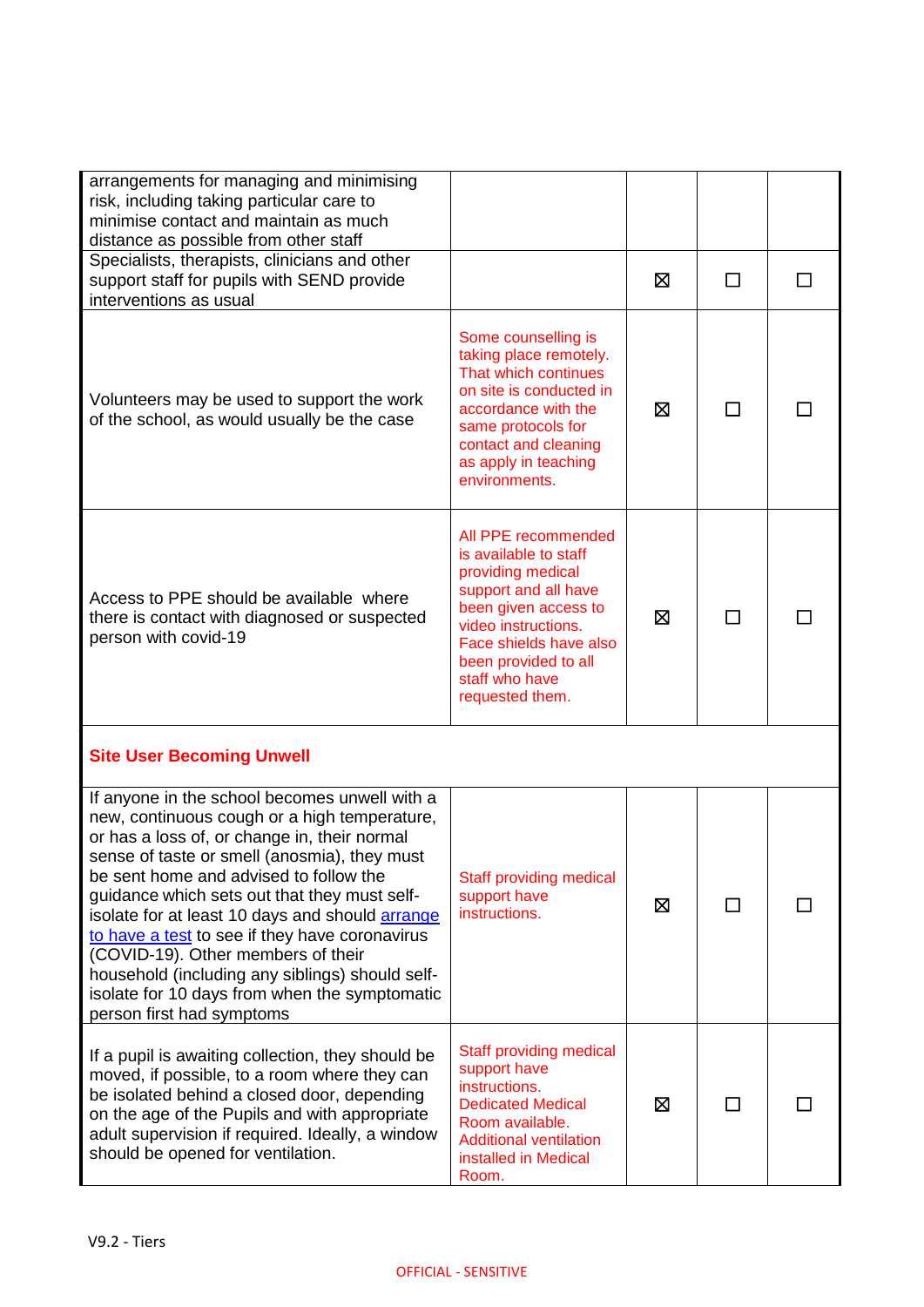|                                                                                                                                                                                                                                                                                                                                                                                                                                                                                                                                                                                                                       | Arrangements in place<br>for cleaning of the<br><b>Medical Room once</b><br>vacated.                                                                                                                                  |   |              |   |
|-----------------------------------------------------------------------------------------------------------------------------------------------------------------------------------------------------------------------------------------------------------------------------------------------------------------------------------------------------------------------------------------------------------------------------------------------------------------------------------------------------------------------------------------------------------------------------------------------------------------------|-----------------------------------------------------------------------------------------------------------------------------------------------------------------------------------------------------------------------|---|--------------|---|
| If the pupil needs to go to the toilet while<br>waiting to be collected, they should use a<br>separate toilet if possible. The toilet should be<br>cleaned and disinfected using standard<br>cleaning products before being used by<br>anyone else                                                                                                                                                                                                                                                                                                                                                                    | <b>Staff providing medical</b><br>support have<br>instructions.<br>Appropriate<br>arrangements<br>established for use of<br>separate toilet which<br>can be isolated<br>following use.                                | ⊠ | ΙI           |   |
| PPE should be worn by staff caring for the<br>pupil while they await collection if a distance of<br>2 metres cannot be maintained (such as for a<br>very young pupil or a pupil with complex<br>needs)                                                                                                                                                                                                                                                                                                                                                                                                                | <b>Appropriate PPE</b><br>available for staff in<br>the Medical Room<br>(see above).                                                                                                                                  | ⊠ |              |   |
| In an emergency, call 999 if the pupil is<br>seriously ill or injured or their life is at risk.                                                                                                                                                                                                                                                                                                                                                                                                                                                                                                                       |                                                                                                                                                                                                                       | ⊠ | $\Box$       | □ |
| Any member of staff who has provided close<br>contact care to someone with symptoms,<br>even while wearing PPE, and all other<br>members of staff or pupils who have been in<br>close contact with that person with symptoms,<br>even if wearing a face covering, do not need<br>to go home to self-isolate unless:<br>the symptomatic person subsequently<br>tests positive<br>they develop symptoms themselves (in<br>which case, they should arrange to<br>have a test)<br>they are requested to do so by NHS<br>Test and Trace or the PHE advice<br>service (or PHE local health protection<br>team if escalated) | The advice and<br>guidance have been<br>shard with the staff<br>involved.<br>Whilst PPE must be<br>worn it is recognised<br>that this in itself does<br>not preclude or over-<br>ride the additional<br>instructions. | ⊠ |              |   |
| Everyone must wash their hands thoroughly<br>for 20 seconds with soap and running water or<br>use hand sanitiser after any contact with<br>someone who is unwell                                                                                                                                                                                                                                                                                                                                                                                                                                                      | Staff providing support<br>have instructions.                                                                                                                                                                         | Σ |              |   |
| The area around the person with symptoms<br>must be cleaned with normal household<br>disinfectant after they have left to reduce the<br>risk of passing the infection on to other people                                                                                                                                                                                                                                                                                                                                                                                                                              | Staff providing support<br>have instructions as do<br>cleaning staff.                                                                                                                                                 | ⊠ |              |   |
| <b>Site User Developing Symptoms</b>                                                                                                                                                                                                                                                                                                                                                                                                                                                                                                                                                                                  |                                                                                                                                                                                                                       |   |              |   |
| Schools must ensure that staff members and<br>parents/carers understand that they will need                                                                                                                                                                                                                                                                                                                                                                                                                                                                                                                           | <b>Guidance shared</b><br>repeatedly with                                                                                                                                                                             | ⊠ | $\mathsf{L}$ |   |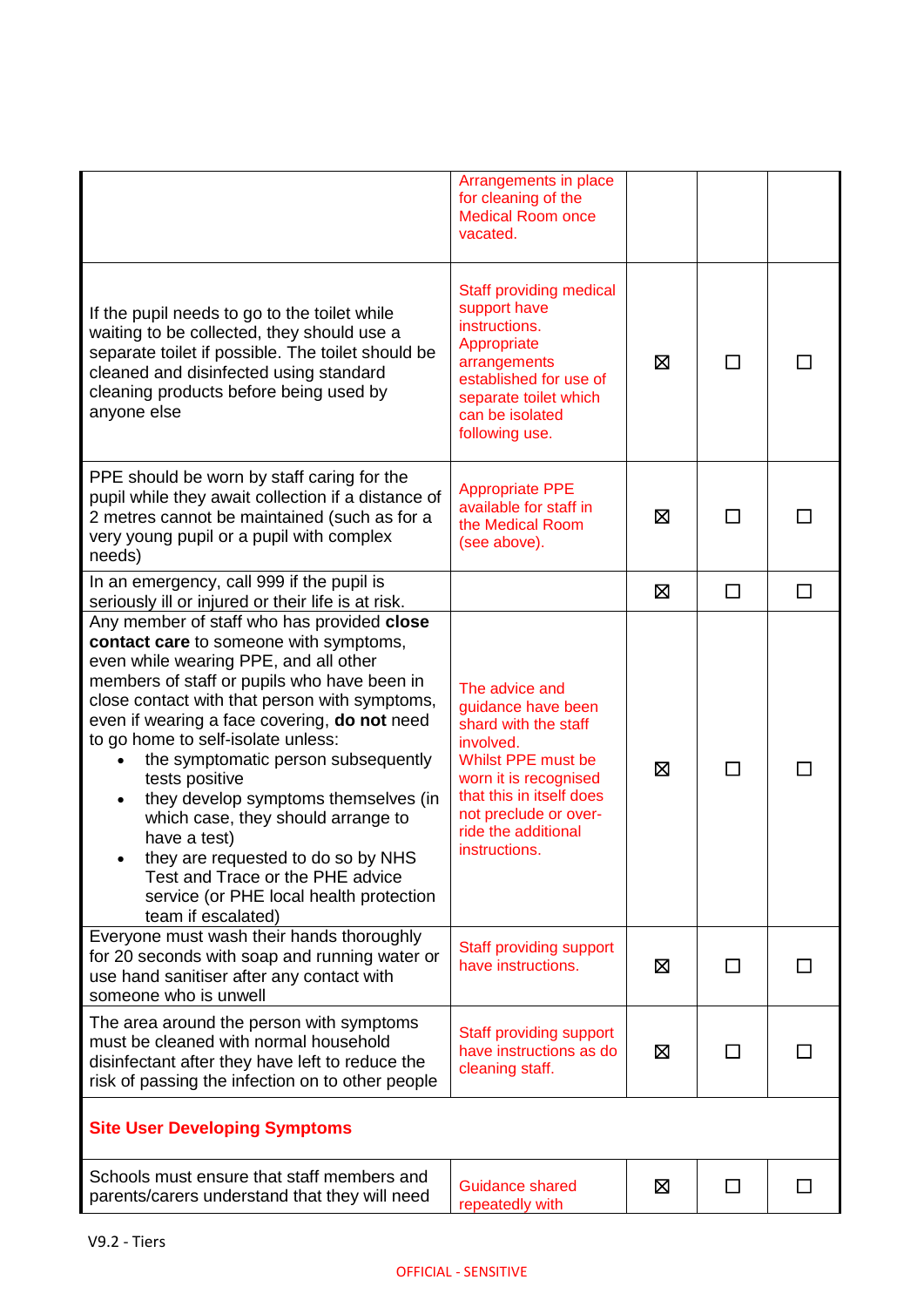| to be ready and willing to <b>book a test</b> if they<br>are displaying symptoms. The main symptoms<br>are a high temperature, a new continuous<br>cough and/or a loss or change to your sense<br>of smell or taste. Staff and pupils must not<br>come into the school if they have symptoms,<br>and must be sent home to self-isolate if they<br>develop them in school. All children can be<br>tested if they have symptoms, including<br>children under 5, but children aged 11 and<br>under will need to be helped by their parents<br>or carers if using a home testing kit<br>School have received an initial supply of 10 | parents, pupils and<br>staff.                                                                                                                                                                                                                                                                                                                                                                                                                                                                                                                                                                                                                                                                                                                                                                                                                                                           |   |              |  |
|----------------------------------------------------------------------------------------------------------------------------------------------------------------------------------------------------------------------------------------------------------------------------------------------------------------------------------------------------------------------------------------------------------------------------------------------------------------------------------------------------------------------------------------------------------------------------------------------------------------------------------|-----------------------------------------------------------------------------------------------------------------------------------------------------------------------------------------------------------------------------------------------------------------------------------------------------------------------------------------------------------------------------------------------------------------------------------------------------------------------------------------------------------------------------------------------------------------------------------------------------------------------------------------------------------------------------------------------------------------------------------------------------------------------------------------------------------------------------------------------------------------------------------------|---|--------------|--|
| home test kits and information about how to<br>order to replenish this supply when they are<br>running out                                                                                                                                                                                                                                                                                                                                                                                                                                                                                                                       | The School has its<br>supply.                                                                                                                                                                                                                                                                                                                                                                                                                                                                                                                                                                                                                                                                                                                                                                                                                                                           | ⊠ | $\mathbf{r}$ |  |
| School determines how to prioritise the<br>distribution of their test kits in order to<br>minimise the impact of the virus on the<br>education of their pupils.                                                                                                                                                                                                                                                                                                                                                                                                                                                                  | <b>The School Business</b><br>Leader is aware of the<br>instructions and<br>custodian of the use of<br>kits.<br>The test kits sent to<br>schools are provided<br>to be used in the<br>exceptional<br>circumstance that an<br>individual becomes<br>symptomatic and<br>schools believe they<br>may have barriers to<br>accessing testing<br>elsewhere.<br>These kits can be<br>given directly to staff<br>or parents and carers<br>collecting a child who<br>has developed<br>symptoms at school. In<br>particular, these tests<br>kits will also help<br>ensure that<br>symptomatic staff can<br>also get a test and if<br>they test negative, can<br>return to work as soon<br>as they no longer have<br>symptoms of<br>coronavirus (COVID-<br>19). Further<br>information is provided<br>in our guidance<br>Coronavirus (COVID-<br>19): test kits for<br>schools and FE<br>providers. | ⊠ | $\mathsf{L}$ |  |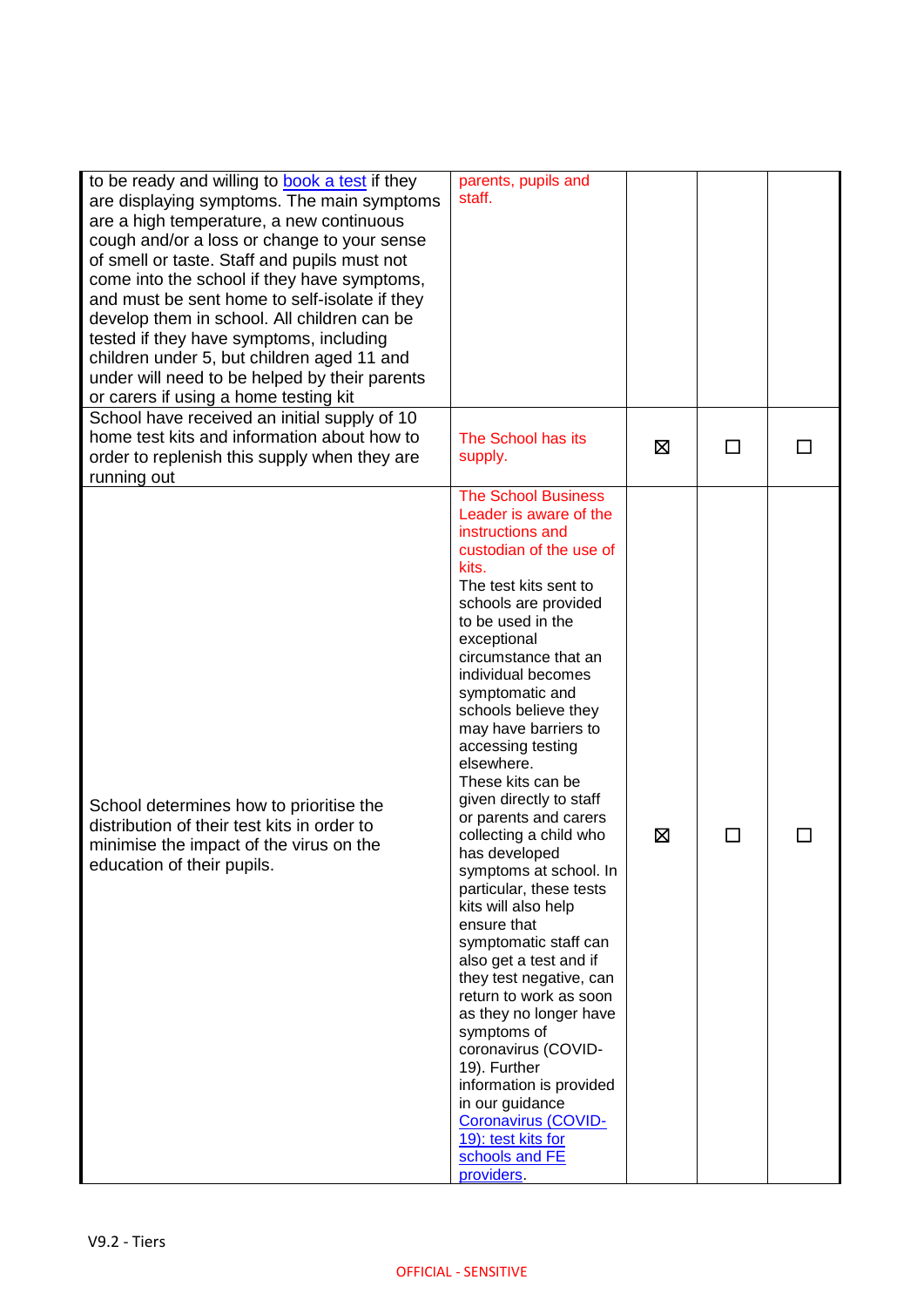| Schools must ensure that staff members and<br>parents/carers understand that they will need<br>to be ready and willing to provide details of<br>anyone they have been in close contact with if<br>they were to test positive for coronavirus<br>(COVID-19) or if asked by NHS Test & Trace                                                                                                                                                                                                                                  | Guidance shared<br>repeatedly with<br>parents, pupils and<br>staff.                                                                                                                                                   | ⊠ | ΙI |  |
|-----------------------------------------------------------------------------------------------------------------------------------------------------------------------------------------------------------------------------------------------------------------------------------------------------------------------------------------------------------------------------------------------------------------------------------------------------------------------------------------------------------------------------|-----------------------------------------------------------------------------------------------------------------------------------------------------------------------------------------------------------------------|---|----|--|
| Schools must ensure that staff members and<br>parents/carers understand that they will need<br>to be ready and willing to self-isolate if they<br>have been in close contact with someone who<br>develops coronavirus (COVID-19) symptoms<br>or someone who tests positive for coronavirus<br>$(COVID-19)$                                                                                                                                                                                                                  | <b>Guidance shared</b><br>repeatedly with<br>parents, pupils and<br>staff.                                                                                                                                            | ⊠ | □  |  |
| Parents and staff are asked to inform the<br>school immediately of the results of a test                                                                                                                                                                                                                                                                                                                                                                                                                                    | <b>Instruction shared</b><br>repeatedly with<br>parents, pupils and<br>staff.<br>Schools must not<br>share the names or<br>details of people with<br>coronavirus (COVID-<br>19) unless essential to<br>protect others | ⊠ | П  |  |
| If someone with symptoms tests negative for<br>coronavirus (COVID-19), then they need<br>should stay at home until they are recovered<br>as usual from their illness but can safely return<br>thereafter. The only exception to return<br>following a negative test result is where an<br>individual is separately identified as a close<br>contact of a confirmed case, when they will<br>need to self-isolate for 10 days from the date<br>of that contact                                                                | <b>Guidance shared</b><br>repeatedly with<br>parents, pupils and<br>staff.                                                                                                                                            | ⊠ | □  |  |
| Someone who is self-isolating because they<br>have been in close contact with someone who<br>has tested positive for coronavirus (COVID-<br>19) starts to feel unwell and gets a test for<br>coronavirus themselves, and the test delivers<br>a negative result, they must remain in isolation<br>for the remainder of the 10-day isolation<br>period                                                                                                                                                                       | <b>Guidance shared</b><br>repeatedly with<br>parents, pupils and<br>staff.                                                                                                                                            | ⊠ | П  |  |
| If someone with symptoms tests positive, they<br>should follow the 'stay at home: guidance for<br>households with possible or confirmed<br>coronavirus (COVID-19) infection' and must<br>continue to self-isolate for at least 10 days<br>from the onset of their symptoms and then<br>return to school only if they do not have<br>symptoms other than cough or loss of sense<br>of smell/taste. This is because a cough or<br>anosmia can last for several weeks once the<br>infection has gone. The 10-day period starts | Guidance shared<br>repeatedly with<br>parents, pupils and<br>staff.                                                                                                                                                   | ⊠ |    |  |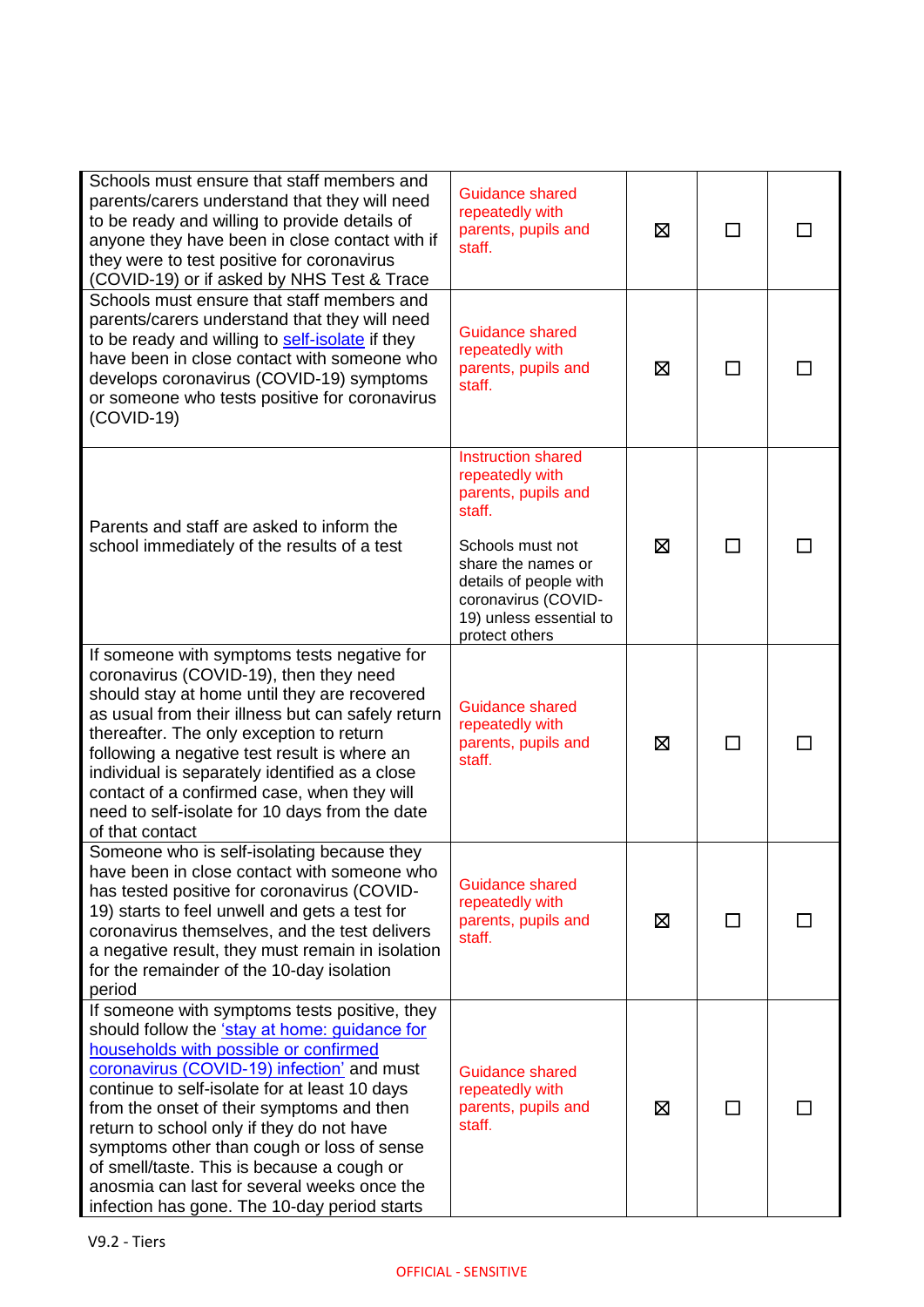| from the day when they first became ill. If they<br>still have a high temperature, they should<br>continue to self-isolate until their temperature<br>returns to normal. Other members of their<br>household should all self-isolate for the full 10<br>days                          |                                                                                                                                                                                                                                                                                                                           |   |   |   |
|---------------------------------------------------------------------------------------------------------------------------------------------------------------------------------------------------------------------------------------------------------------------------------------|---------------------------------------------------------------------------------------------------------------------------------------------------------------------------------------------------------------------------------------------------------------------------------------------------------------------------|---|---|---|
| Schools send home those people who have<br>been in close contact with the person who has<br>tested positive, advising them to self-isolate<br>for 10 days since they were last in close<br>contact with that person when they were<br>infectious                                      | Appropriate detailed<br>protocols in place for<br>the identification of<br>contacts.<br>Action taken and<br>followed up on several<br>since October.                                                                                                                                                                      | ⊠ | П |   |
| School must take swift action when they<br>become aware that someone who has<br>attended has tested positive for coronavirus<br>and must contact the dedicated advice service<br>introduced by Public Health England (PHE)<br>and delivered by the NHS Business Services<br>Authority | <b>Action taken</b><br>immediately following<br>notification of positive<br>test results on several<br>occasions since<br>October.                                                                                                                                                                                        | ⊠ | П |   |
| Public Health England has good evidence that<br>routinely taking the temperature of pupils by<br>the school is not recommended as this is an<br>unreliable method for identifying coronavirus<br>(COVID-19) so this does not take place                                               |                                                                                                                                                                                                                                                                                                                           | П | □ | 区 |
| <b>Inadequate Hand Washing/Personal Hygiene</b>                                                                                                                                                                                                                                       |                                                                                                                                                                                                                                                                                                                           |   |   |   |
| Staff/pupils/cleaners/contractors etc. will be<br>reminded to clean their hands regularly,<br>including when they arrive at school, when<br>they return from breaks, when they change<br>rooms and before and after eating                                                            | <b>Ensure that staff have</b><br>sufficient time to wash<br>their hands regularly,<br>as frequently as pupils                                                                                                                                                                                                             | ⊠ |   |   |
| Hands are washed with liquid soap & water for<br>a minimum of 20 seconds                                                                                                                                                                                                              | Guidance shared with<br>parents, pupils and<br>staff.<br>A significant range of<br>additional<br>handwashing facilities<br>have been installed.<br>Pupils are instructed to<br>wash their hands on<br>arrival at the School<br>and all pupils are<br>directed to wash their<br>hands again before<br>eating at lunchtime. | ⊠ |   |   |
| The school has considered whether they have<br>enough hand washing or hand sanitiser                                                                                                                                                                                                  | Additional<br>handwashing facilities                                                                                                                                                                                                                                                                                      | ⊠ | □ |   |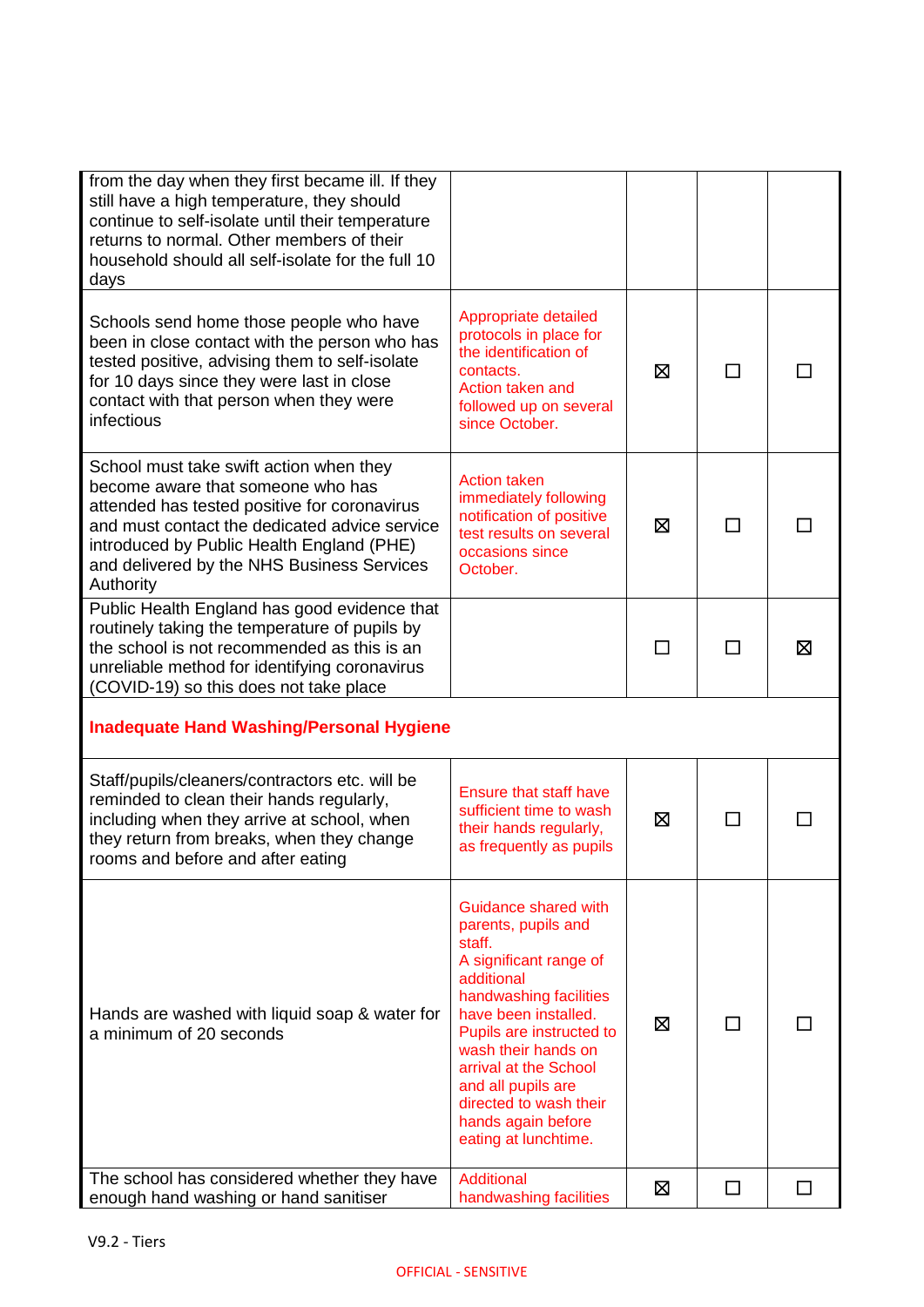| 'stations' available so that all pupils and staff<br>can clean their hands regularly                                                                                                                                                                                                                                       | (43 basins and sinks)<br>installed.<br>More than 120 wall-<br>mounted hand<br>sanitiser dispensers<br>installed.                                                                                                                                                                                                            |   |              |         |
|----------------------------------------------------------------------------------------------------------------------------------------------------------------------------------------------------------------------------------------------------------------------------------------------------------------------------|-----------------------------------------------------------------------------------------------------------------------------------------------------------------------------------------------------------------------------------------------------------------------------------------------------------------------------|---|--------------|---------|
| Alcohol based hand cleansers/gels can only<br>be used if soap and water are not available,<br>but is not a substitute for hand washing. Such<br>gels MUST ONLY BE USED UNDER CLOSE<br>SUPERVISION. In normal circumstances<br>pupils should not be using alcohol based hand<br>cleansers because of the risk of ingestion. | The School has a<br>variety of hand<br>cleansing and<br>sanitising products<br>available. Alcohol<br>based cleaners are<br>used in wall mounted<br>dispensers. Other<br>dispensers contain<br>non-alcohol gels and<br>soap products.                                                                                        | ⊠ |              |         |
| The 'catch it, bin it, kill it' approach is very<br>important and is promoted                                                                                                                                                                                                                                              | Germs spread easily. Always carry<br>tissues and use them to catch you<br>cough or sneeze.<br>Germs can live for several hours or<br>tissues. Dispose of your tissue as soon as<br>surface you touch. Clean your hands as<br>soon as you can.<br><b>NHS</b>                                                                 | ⊠ | П            |         |
| Disposable tissues are available in each room<br>for both staff and pupil use                                                                                                                                                                                                                                              |                                                                                                                                                                                                                                                                                                                             | ⊠ | $\mathbf{L}$ | $\perp$ |
| Bins (ideally lidded pedal bins) for tissues are<br>available in each room                                                                                                                                                                                                                                                 |                                                                                                                                                                                                                                                                                                                             | ⊠ | $\mathsf{L}$ | $\perp$ |
| Risk assessments for pupils with complex<br>needs that may struggle to maintain as good<br>respiratory hygiene as their peers, for example<br>those who spit uncontrollably or use saliva as<br>a sensory stimulant, have been updated in<br>order to support these pupils and the staff<br>working with them              | Pupils' medical<br>records on the<br>School's database<br>include details of<br>respiratory issues.<br>Separately, a record of<br>pupils with particular<br>severe conditions is<br>shared with staff at the<br>beginning of the<br>academic year and<br>updated as<br>appropriate whenever<br>new information is<br>added. | ⊠ | $\mathsf{L}$ |         |
| <b>Inadequate Personal Protection &amp; PPE</b>                                                                                                                                                                                                                                                                            |                                                                                                                                                                                                                                                                                                                             |   |              |         |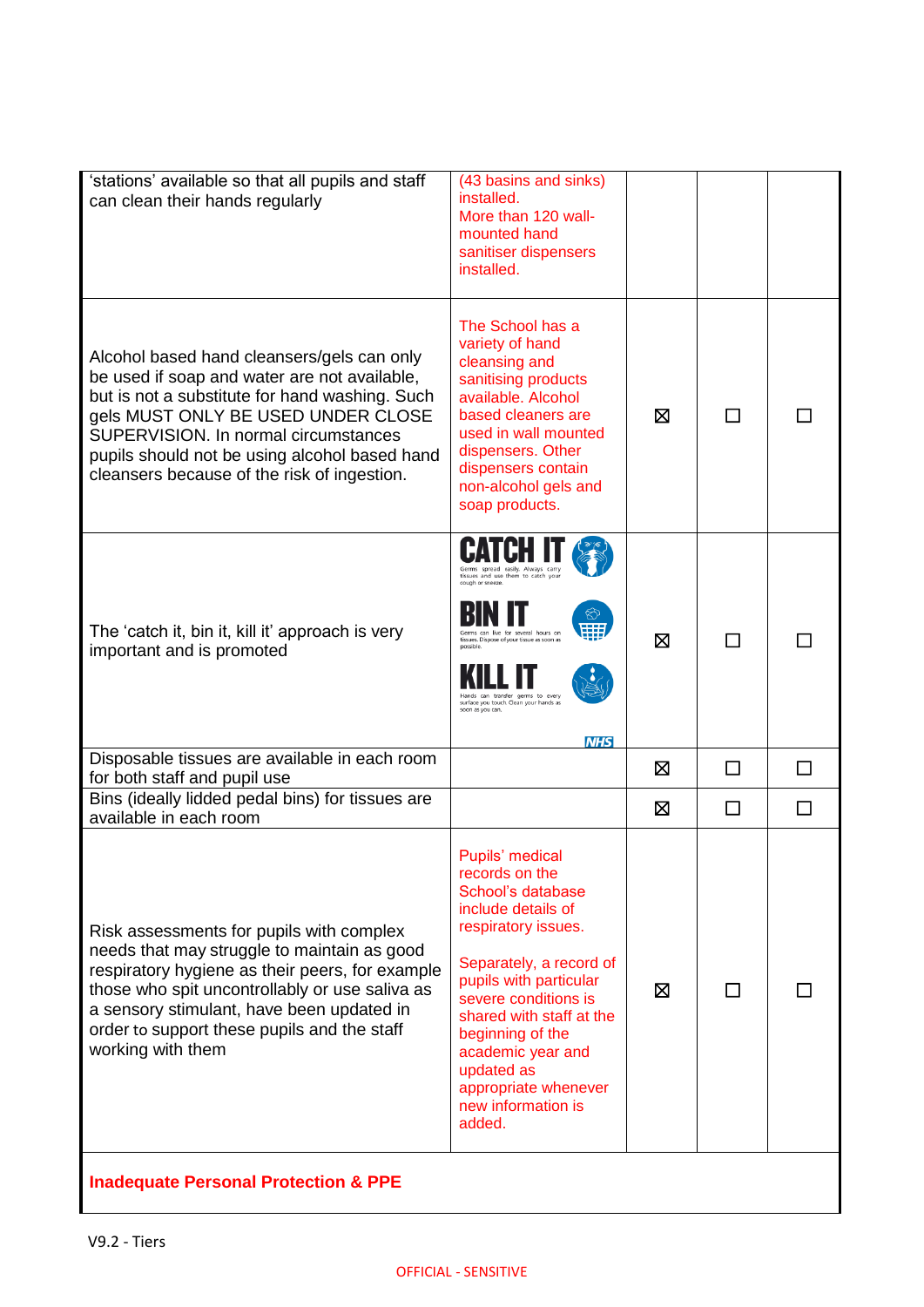| Face coverings are currently not in use by<br>pupils in Primary schools as the risks are<br>considered to be lower as pupils and staff are<br>mixing in consistent groups, and because<br>misuse may inadvertently increase the risk of<br>transmission. There may also be negative<br>effects on communication and thus education |                                                                                                                                                                                                                                                                                                          | П | П            | ⊠  |
|------------------------------------------------------------------------------------------------------------------------------------------------------------------------------------------------------------------------------------------------------------------------------------------------------------------------------------|----------------------------------------------------------------------------------------------------------------------------------------------------------------------------------------------------------------------------------------------------------------------------------------------------------|---|--------------|----|
| In schools that are in any area above Tier 1,<br>adults (staff and visitors) in primary schools<br>and in secondary schools DO wear face<br>coverings in areas outside of the classroom                                                                                                                                            | Guidance information<br>has been shared.<br><b>Closure for lockdown</b><br>overrides this.                                                                                                                                                                                                               | ⊠ |              |    |
| In the event of an area moving into local<br>restriction tier: high alert or very high alert,<br>schools will ensure they communicate quickly<br>and clearly to staff, parents and pupils that the<br>new arrangements require the use of face<br>coverings in certain circumstances                                               | Guidance information<br>has been shared.<br><b>Closure for lockdown</b><br>overrides this.                                                                                                                                                                                                               | ⊠ | П            | ΙI |
| In Secondary schools, that is year 7 and<br>above, where social distancing is difficult to<br>maintain (e.g. communal areas, corridors,<br>staircases etc.), then face coverings may be<br>worn by adults and pupils to address the risks<br>at the discretion of the head teacher                                                 | Face coverings are<br>mandatory in corridors<br>and indoor communal<br>areas outside<br>classrooms other than<br>when pupils are eating<br>in the Refectory.<br>Face coverings are<br>currently not required<br>among pupils in<br>classrooms but pupils<br>are encouraged to<br>wear them if they wish. | ⊠ | $\mathsf{L}$ |    |
| In Secondary schools, when an area moves to<br>any local restriction tier above Tier 1, face<br>coverings should be worn by adults and pupils<br>when moving around the premises, outside of<br>classrooms, such as in corridors and<br>communal areas where social distancing<br>cannot easily be maintained                      | <b>Guidance information</b><br>has been shared.<br><b>Closure for lockdown</b><br>overrides this.                                                                                                                                                                                                        | ⊠ | ΙI           |    |
| Face visors or shields are not routinely worn<br>as an alternative to face coverings                                                                                                                                                                                                                                               | Guidance information<br>has been shared.<br>Pupils wear face<br>coverings and staff<br>have been advised to<br>use them in preference<br>or addition to visors.                                                                                                                                          | ⊠ | ΙI           |    |
| It is not necessary to wear face coverings in<br>the classroom, where protective measures                                                                                                                                                                                                                                          | Face coverings are not<br>required but if                                                                                                                                                                                                                                                                | 区 | ΙI           |    |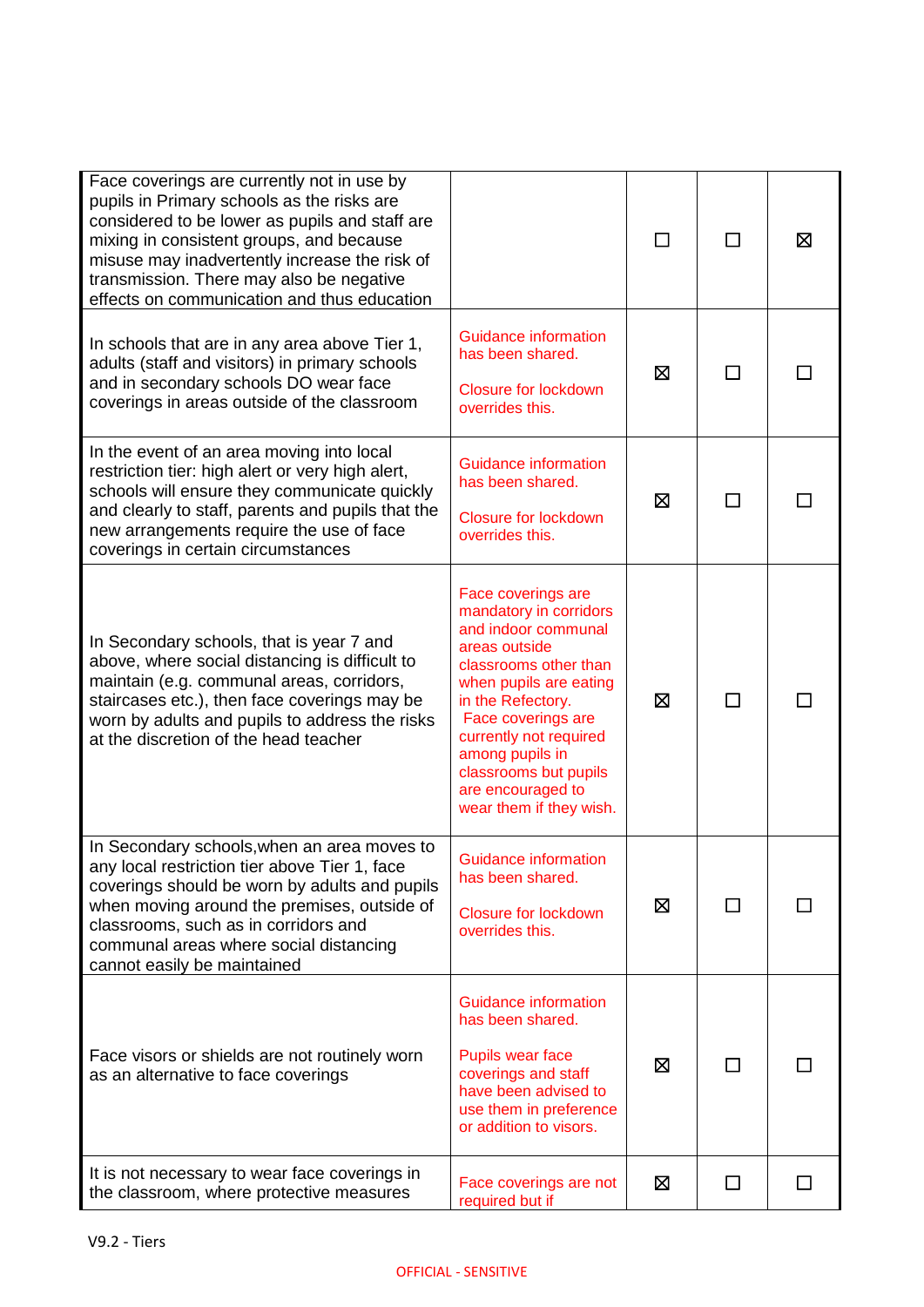| already mean the risks are lower, and where<br>they could inhibit learning                                                                                                                                                                                                                                                                                                                                                                                                                                                                                                                   | individual pupils ask to<br>wear them they will be<br>allowed.                                                                              |   |              |  |
|----------------------------------------------------------------------------------------------------------------------------------------------------------------------------------------------------------------------------------------------------------------------------------------------------------------------------------------------------------------------------------------------------------------------------------------------------------------------------------------------------------------------------------------------------------------------------------------------|---------------------------------------------------------------------------------------------------------------------------------------------|---|--------------|--|
| In such circumstances as face coverings are<br>allowed to be worn in school they must be<br>worn correctly                                                                                                                                                                                                                                                                                                                                                                                                                                                                                   | <b>Guidance shared</b><br>repeatedly with<br>parents, pupils and<br>staff.                                                                  | ⊠ | $\mathbf{L}$ |  |
| Clear instructions are provided to staff and<br>pupils on how to put on, remove, store and<br>dispose of face coverings, to avoid<br>inadvertently increasing the risks of<br>transmission                                                                                                                                                                                                                                                                                                                                                                                                   | Guidance shared with<br>parents, pupils and<br>staff.                                                                                       | ⊠ | П            |  |
| Safe wearing of face coverings requires<br>cleaning of hands before and after touching -<br>including to remove or put them on $-$ and the<br>safe storage of them in individual, sealable<br>plastic bags between use                                                                                                                                                                                                                                                                                                                                                                       | Guidance shared with<br>parents, pupils and<br>staff.                                                                                       | ⊠ |              |  |
| Where a face covering becomes damp, it<br>should not be worn and the face covering<br>should be replaced                                                                                                                                                                                                                                                                                                                                                                                                                                                                                     | Guidance shared with<br>parents, pupils and<br>staff.                                                                                       | ⊠ | $\mathsf{L}$ |  |
| Where anybody is struggling to access a face<br>covering, or where they are unable to use their<br>face covering due to having forgotten it or it<br>having become soiled or unsafe, the school<br>has taken steps to have a small contingency<br>supply available to meet such needs                                                                                                                                                                                                                                                                                                        | The School has a<br>supply for such<br>circumstances.                                                                                       | ⊠ |              |  |
| School has a procedure for removing face<br>coverings when those who use them arrive at<br>school, and when to wear face coverings at<br>school in certain circumstances                                                                                                                                                                                                                                                                                                                                                                                                                     | Instructions shared<br>with pupils and staff.<br>Pupils also required to<br>wash their hands on<br>arrival following<br>removing coverings. | ⊠ |              |  |
| PPE will need to be worn by a member of staff<br>if a pupil becomes unwell with symptoms of<br>coronavirus while in their setting and needs<br>direct personal care until they can return<br>home. A face mask should be worn by the<br>supervising adult if a distance of 2 metres<br>cannot be maintained. If contact with the pupil<br>is necessary, then gloves, an apron and a<br>face mask should be worn by the supervising<br>adult. If there is a risk of splashing to the eyes,<br>for example from coughing, spitting, or<br>vomiting, then eye protection should also be<br>worn | <b>Appropriate PPE</b><br>available for staff in<br>the Medical Room<br>(see above).                                                        | ⊠ | ΙI           |  |
| <b>Visitors, Contractors &amp; Spread of Coronavirus</b>                                                                                                                                                                                                                                                                                                                                                                                                                                                                                                                                     |                                                                                                                                             |   |              |  |

**Visitors, Contractors & Spread of Coronavirus**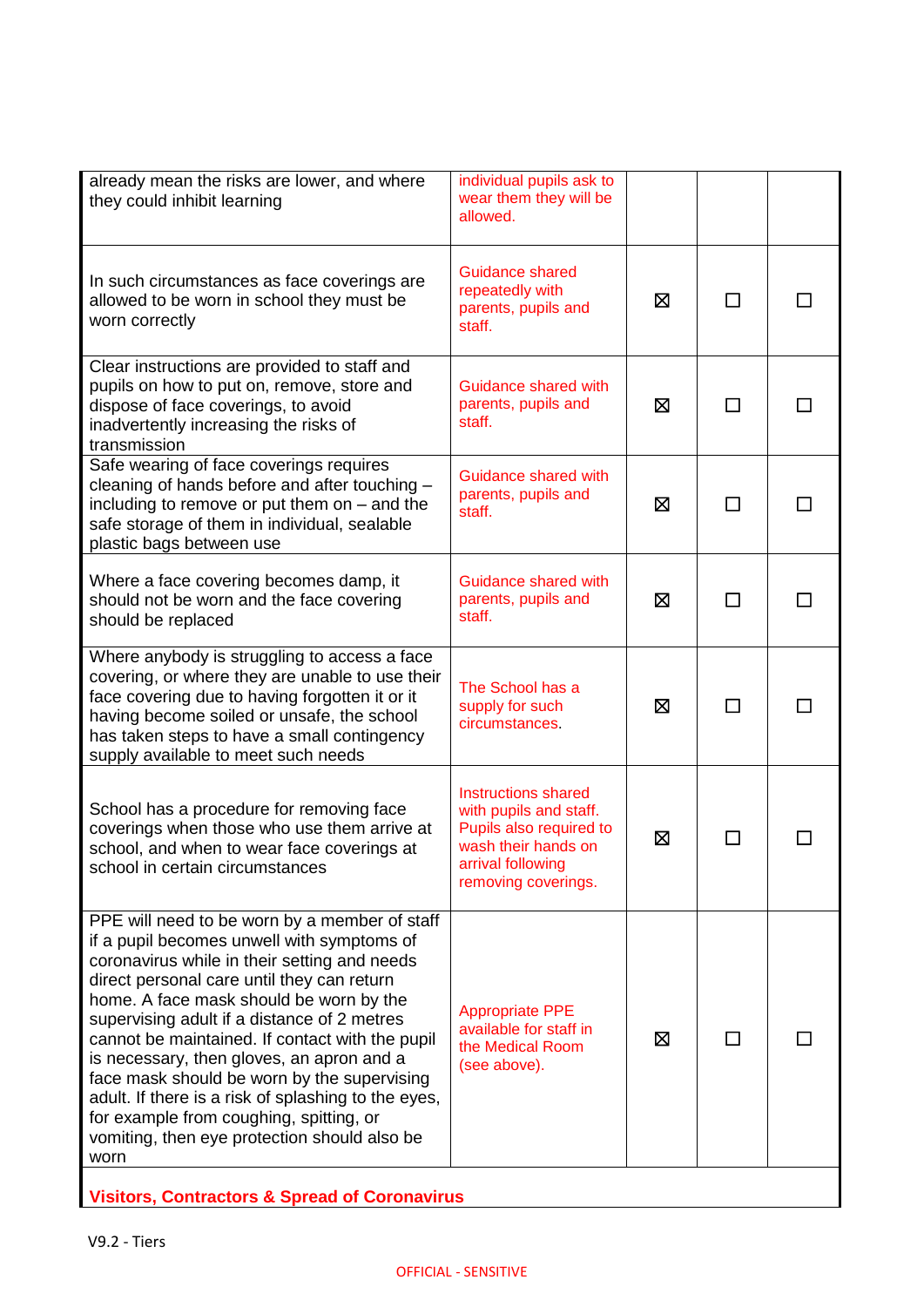| All visitors and contractors must make pre-<br>arranged appointments or they will not be<br>allowed on site                                                                                                                                           |                                                                                                                                                                                                                                                                                | ⊠ | П            |   |
|-------------------------------------------------------------------------------------------------------------------------------------------------------------------------------------------------------------------------------------------------------|--------------------------------------------------------------------------------------------------------------------------------------------------------------------------------------------------------------------------------------------------------------------------------|---|--------------|---|
| School ensures site guidance on physical<br>distancing and hygiene is explained to visitors<br>and contractors on or before arrival                                                                                                                   |                                                                                                                                                                                                                                                                                | ⊠ | П            |   |
| Where visits can happen outside of school<br>hours, they are arranged as such                                                                                                                                                                         | <b>Contractors only</b><br>allowed after the end<br>of the school day, at<br>weekends or in school<br>holiday periods unless<br>essential and without<br>coming into direct<br>contact with staff and<br>pupils.                                                               | ⊠ | П            |   |
| Contractors to attend by agreement only after<br>school have satisfied themselves that it is<br>necessary for the visit to take place at that<br>time and that all required controls are in place<br>to allow the work to continue safely             |                                                                                                                                                                                                                                                                                | ⊠ | $\mathsf{L}$ |   |
| Contractors to provide updated risk<br>assessment prior to visit which includes their<br>own controls round infection spread<br>prevention                                                                                                            | The School can control<br>the activities of<br>contractors whilst on<br>site but has no method<br>of controlling<br>behaviours elsewhere.<br>For example, the<br>School would not know<br>and cannot control<br>several individuals<br>from a contractor<br>sharing a vehicle. | 区 | П            |   |
| As normal, school engages with their local<br>immunisation providers to provide<br>immunisation programmes on site, ensuring<br>these are delivered in keeping with the<br>school's control measures                                                  | If required.                                                                                                                                                                                                                                                                   | X | $\Box$       |   |
| Where schools are satisfied that it would be<br>safe to do so, they may choose to open up or<br>hire out their premises for use by external<br>bodies or organisations, such as external<br>coaches or after-school or holiday clubs or<br>activities | All such activity has<br>been stopped since<br>April 2020.                                                                                                                                                                                                                     | П |              | ⊠ |
| A record is kept of all visitors with sufficient<br>detail to support rapid contact tracing if<br>required by NHS Test and Trace.                                                                                                                     | The School's<br>electronic visitor<br>management system                                                                                                                                                                                                                        | ⊠ | ΙI           |   |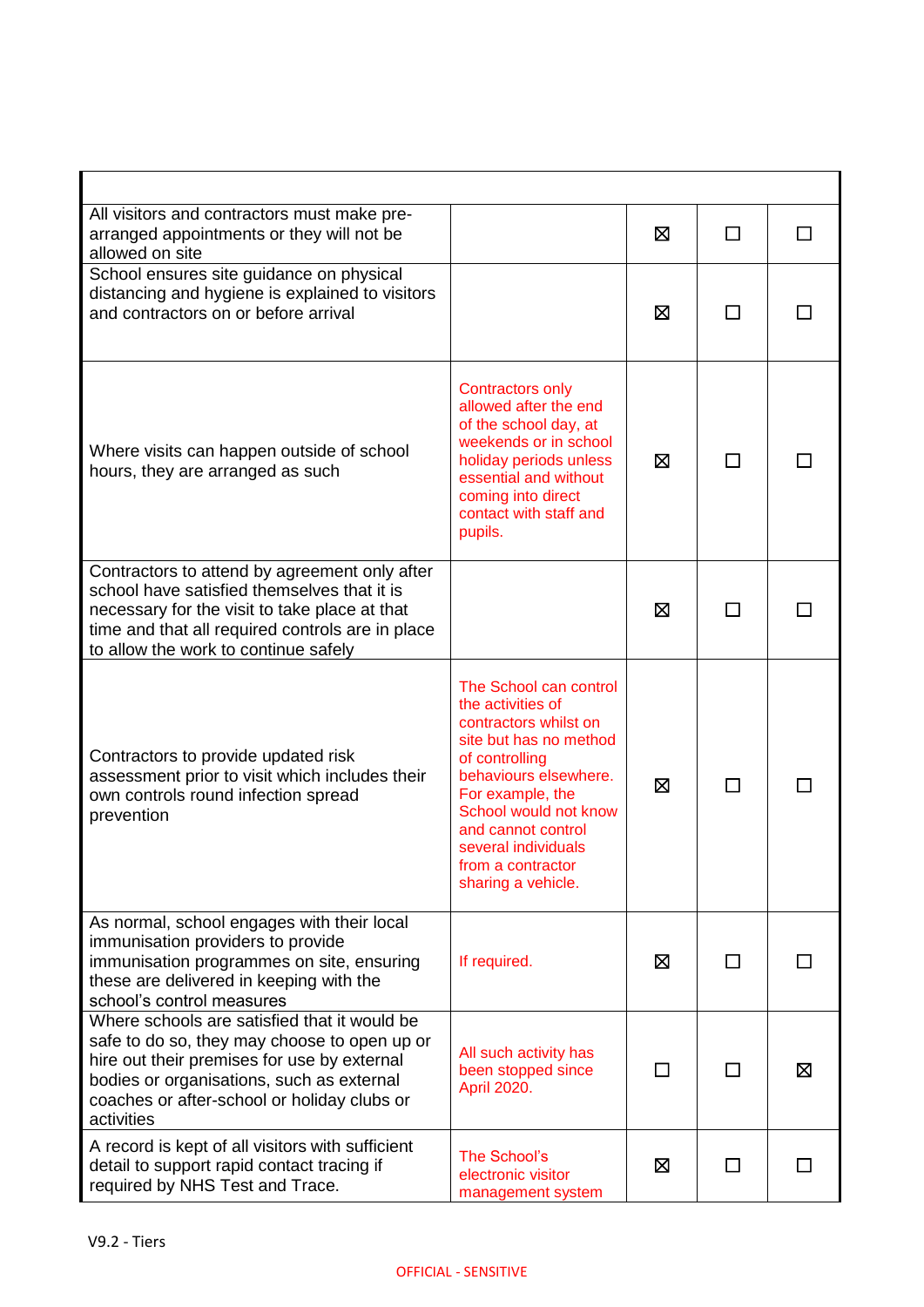|                                                                                                                                                                         | has been updated to<br>record contact details<br>for Test and Trace<br>purposes.                                                                                                          |   |              |    |
|-------------------------------------------------------------------------------------------------------------------------------------------------------------------------|-------------------------------------------------------------------------------------------------------------------------------------------------------------------------------------------|---|--------------|----|
| <b>Inadequate Ventilation</b>                                                                                                                                           |                                                                                                                                                                                           |   |              |    |
| Occupied spaces must always be well<br>ventilated and a comfortable teaching<br>environment maintained                                                                  | Staff instructed to<br>ensure windows and<br>doors remain open<br>(other than fire doors).                                                                                                | Ø | $\mathsf{L}$ |    |
| Ventilate spaces with outdoor air                                                                                                                                       | <b>Staff instructed to</b><br>ensure windows and<br>doors remain open<br>(other than fire doors).<br><b>Additional extractor</b><br>fans integrated in<br><b>Medical Room</b><br>windows. | ⊠ | П            |    |
| Where possible, occupied room windows<br>should be open                                                                                                                 | Staff given guidance.                                                                                                                                                                     | ⊠ | П            | П  |
| Keep toilet ventilation in operation as much as<br>possible while building is occupied                                                                                  | Windows opened.                                                                                                                                                                           | ⊠ | $\Box$       | □  |
| Switch air handling units with recirculation to<br>100% outdoor air where this is not possible,<br>systems are operated as normal                                       |                                                                                                                                                                                           | П | □            | Χ  |
| Prop doors open, where safe to do so (bearing<br>in mind fire safety and safeguarding), to limit<br>use of door handles and assist with creating a<br>throughput of air | Staff given guidance.                                                                                                                                                                     | ⊠ | ΙI           |    |
| In cold weather where the school heating<br>system is activated, windows are open to<br>provide trickle ventilation rather than being<br>fully open                     | Staff given guidance.                                                                                                                                                                     | ⊠ | □            | ΙI |
| Consideration given to opening high level<br>windows in preference to low level to reduce<br>draughts                                                                   | Where applicable.                                                                                                                                                                         | ⊠ | $\Box$       | П  |
| Consideration given to only opening every<br>other window instead of all windows when the<br>heating is activated                                                       |                                                                                                                                                                                           | ⊠ | □            | □  |
| The school offers flexibility to allow additional,<br>suitable indoor clothing                                                                                          | <b>Staff and pupils</b><br>advised.                                                                                                                                                       | ⊠ | $\Box$       | П  |
| Furniture rearranged where possible to avoid<br>direct drafts                                                                                                           | <b>Opportunities limited</b><br>by desire to maintain<br>spacing.                                                                                                                         | 区 | $\mathsf{L}$ |    |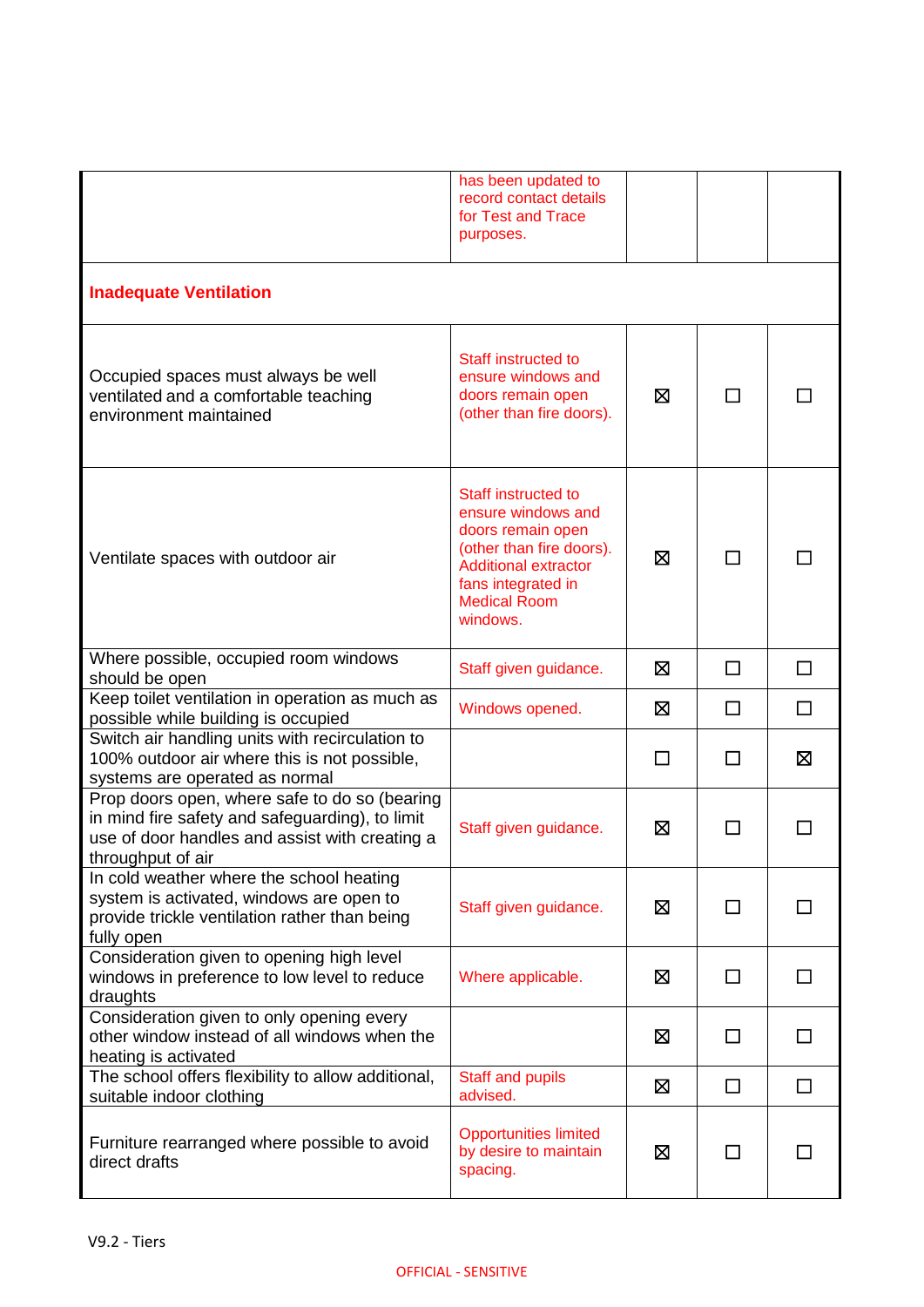| Heating should be used as necessary to<br>ensure comfort levels are maintained<br>particularly in occupied spaces                                                                                                                                                                                                                                        |                                                                                           | ⊠               | ΙI           | $\mathsf{L}$    |
|----------------------------------------------------------------------------------------------------------------------------------------------------------------------------------------------------------------------------------------------------------------------------------------------------------------------------------------------------------|-------------------------------------------------------------------------------------------|-----------------|--------------|-----------------|
| When heating is activated and windows are on<br>trickle vent, consideration is given to<br>employing desk fans to move any stagnant<br>pockets of air                                                                                                                                                                                                    |                                                                                           | П               | П            | Σ               |
| If school needs to use additional heaters they<br>only use sealed, oil filled electric heaters                                                                                                                                                                                                                                                           | Not suitable or<br>necessary in<br>classrooms given<br>existing heating<br>installations. |                 |              | Σ               |
| <b>Arrangements for Boarding Schools During Pandemic</b>                                                                                                                                                                                                                                                                                                 |                                                                                           |                 |              |                 |
| Where pupils travel from abroad to attend<br>boarding schools, the school needs to plan for<br>their collection and transfer from their point of<br>arrival                                                                                                                                                                                              |                                                                                           | □               | ΙI           | ⊠               |
| Where they have travelled from, or have<br>stopped at, a country or territory that is not on<br>the travel corridors list, pupils will be required<br>to self-isolate for 10 days from the day they<br>leave a non-exempt country or territory to<br>travel to the UK                                                                                    |                                                                                           |                 |              | ⊠               |
| Boarding pupils can be in one group<br>residentially and another during the school day                                                                                                                                                                                                                                                                   |                                                                                           | □               | □            | Σ               |
| It is accepted that boarding pupils will mix                                                                                                                                                                                                                                                                                                             |                                                                                           | П               | П            | $\boxtimes$     |
| during sociable time<br>If a child in a boarding school shows<br>symptoms, they should initially self-isolate in<br>their residential setting household. Most<br>children will benefit from self-isolating in their<br>boarding house so that their usual support can<br>continue. Others will benefit more from self-<br>isolating in their family home |                                                                                           |                 |              | ⊠               |
| In the case of any localised outbreaks, we<br>expect them to keep the residential provision<br>open if at all possible                                                                                                                                                                                                                                   |                                                                                           | $\mathsf{L}$    | $\perp$      | 区               |
| School maintain safe staff ratios, particularly<br>for those pupils or students whose needs<br>mean that they are safer remaining in the<br>setting than returning home                                                                                                                                                                                  |                                                                                           | □               | $\mathsf{L}$ | ⊠               |
|                                                                                                                                                                                                                                                                                                                                                          |                                                                                           |                 |              |                 |
| Have you consulted with the people/representatives undertaking the<br>activity as part of the preparation of this risk assessment                                                                                                                                                                                                                        |                                                                                           | Yes $\boxtimes$ |              | No $\square$    |
| What is the level of risk for this activity/situation with existing control<br>measures                                                                                                                                                                                                                                                                  |                                                                                           | <b>High</b>     | <b>Med</b>   | Low<br>⊠        |
| Is the risk adequately controlled with existing control measures                                                                                                                                                                                                                                                                                         |                                                                                           | Yes $\boxtimes$ |              | No <sub>1</sub> |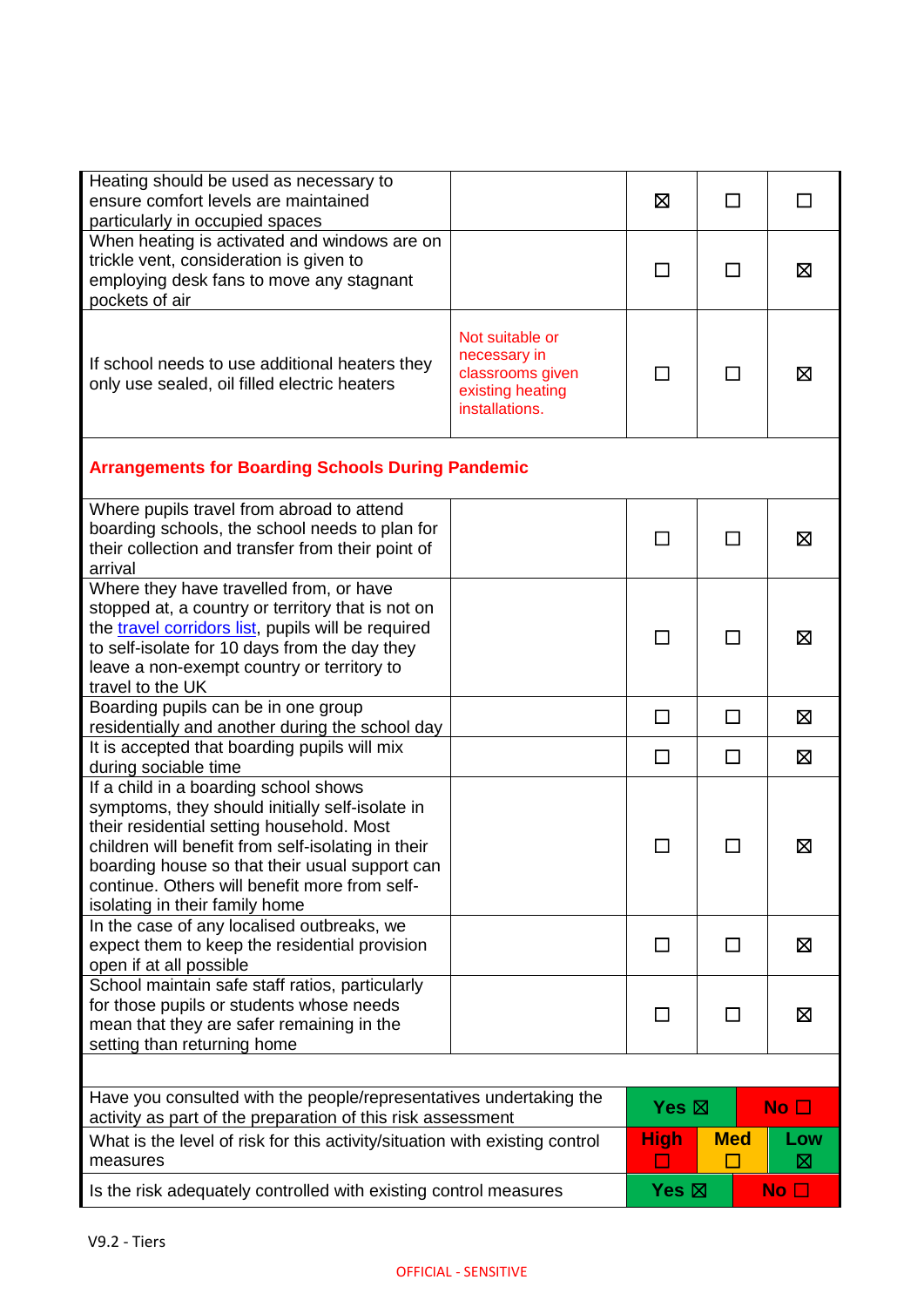|                                     | Have you identified any further control measures needed to control<br>the risk and recorded them in the action plan                      |                     |  | Yes $\Box$<br>$\mathsf{No} \ \square$          |             |                   |            |                 |
|-------------------------------------|------------------------------------------------------------------------------------------------------------------------------------------|---------------------|--|------------------------------------------------|-------------|-------------------|------------|-----------------|
|                                     | <b>ACTION PLAN</b> (insert additional rows if required)                                                                                  |                     |  |                                                |             | To be actioned by |            |                 |
|                                     | Further control measures to reduce risks so far as is<br>reasonably practicable                                                          |                     |  | <b>Name</b>                                    |             | Date              |            |                 |
|                                     |                                                                                                                                          |                     |  |                                                |             |                   |            |                 |
|                                     |                                                                                                                                          |                     |  |                                                |             |                   |            |                 |
|                                     |                                                                                                                                          |                     |  |                                                |             |                   |            |                 |
|                                     |                                                                                                                                          |                     |  |                                                |             |                   |            |                 |
|                                     |                                                                                                                                          |                     |  |                                                |             |                   |            |                 |
| assessment                          | State overall risk level assigned to the task AFTER implementation of<br>control and action plan measures taken as a result of this risk |                     |  |                                                | <b>High</b> |                   | <b>Med</b> | Low<br>⊠        |
|                                     | Is such a risk level deemed to be as low as reasonably practical?                                                                        |                     |  |                                                |             | Yes $\boxtimes$   |            | No <sub>1</sub> |
|                                     | Is activity still acceptable with this level of risk?                                                                                    |                     |  |                                                |             | Yes $\boxtimes$   |            | No $\Box$       |
|                                     | If no, has this been escalated to senior leadership team?                                                                                |                     |  |                                                |             | Yes $\Box$        |            | No $\Box$       |
| Assessor(s):<br><b>Position(s):</b> | <b>Alan Wooley</b><br><b>School Business Leader</b><br><b>Alan Coney</b><br><b>Premises Manager</b>                                      | Signature(s):       |  |                                                |             |                   |            |                 |
| Date:                               | 7 January 2021                                                                                                                           | <b>Review Date:</b> |  | Continuous depending on<br>Government guidance |             |                   |            |                 |
| <b>Distribution:</b>                |                                                                                                                                          |                     |  |                                                |             |                   |            |                 |